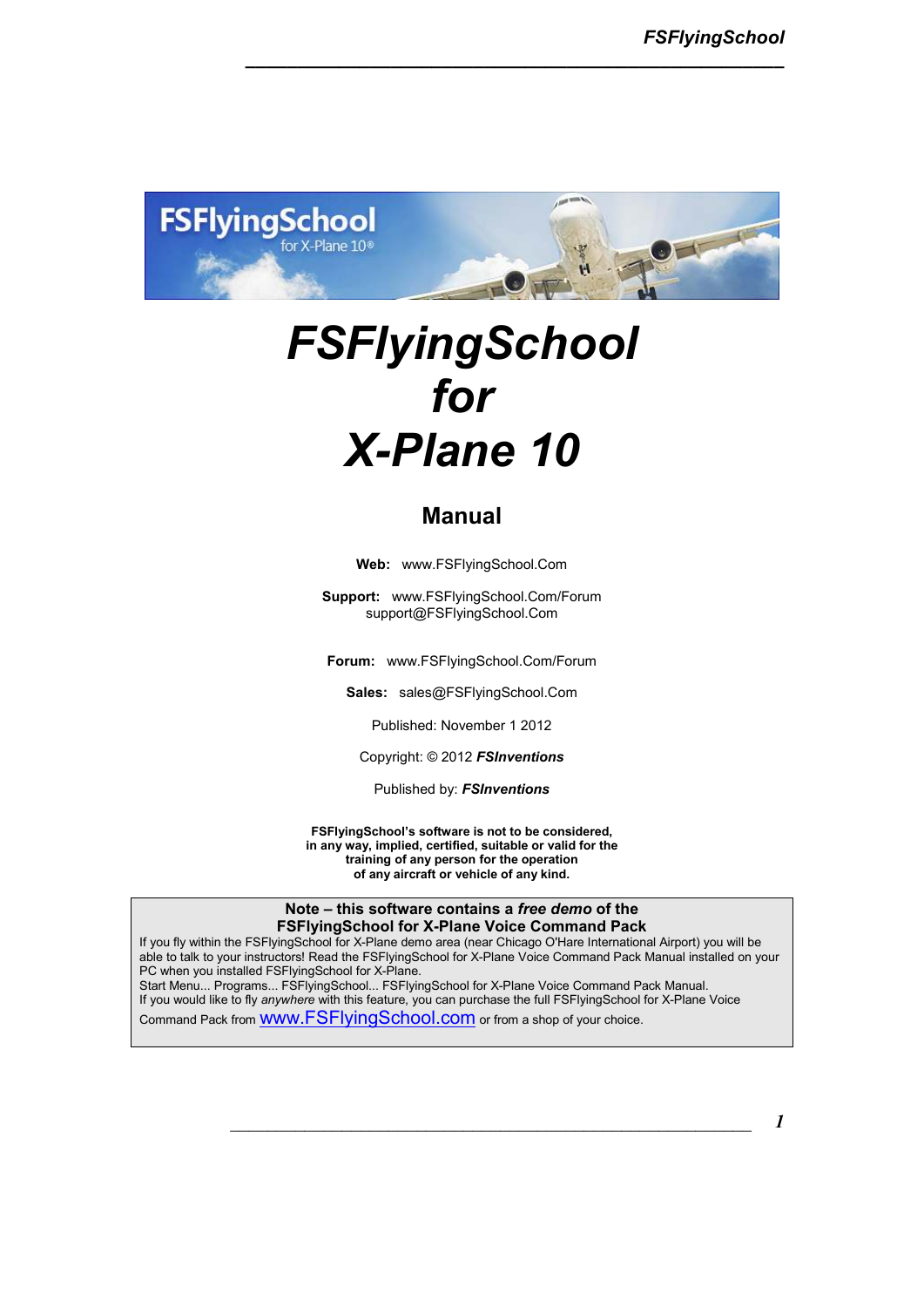### *Introduction*

Welcome to FSFlyingSchool! **To get the most out of this product, please read this manual.** FSFlyingSchool uses sophisticated logic to analyze your flying technique, to help you refine and demonstrate your flying skills. Several of FSFlyingSchool's methods will be new, even to veteran simulation pilots, so please read about them in this manual, to discover how FSFlyingSchool works, what it is telling you, and why.

*\_\_\_\_\_\_\_\_\_\_\_\_\_\_\_\_\_\_\_\_\_\_\_\_\_\_\_\_\_\_\_\_\_\_\_\_\_\_\_\_\_\_\_\_\_\_\_\_\_\_\_\_*

### *Difference to Previous Versions of FSFlyingSchool for X-Plane*

Previous versions of FSFlyingSchool for X-Plane 9 and X-Plane 10 were created to give a detailed flying experience when flying just one specific airplane - the Cessna 172.

This new version can be used with lots of different airplanes, small, medium and large, and the list of supported airplanes is growing. All these planes are supported at the same general level of detail which has been so popular with our FSX and Prepar3D add-ons and for which we have won 4 consecutive PC Pilot Magazine *Classic Product* Awards.

## **The following airplanes are** *automatically* **supported in this version:<br>Beechcraft Baron 58 (Supplied with X-Plane 10)**

Beechcraft Baron 58 *(Supplied with X-Plane 10)* (works with plane called 'KingAirB200\_2.acf')<br>(Supplied with X-Plane 10) Beechcraft King Air C90B<br>Boeing 747-400 *(Supplied with X-Plane 10)* Boeing 777-200 *(Supplied with X-Plane 10)* Cirrus C4 'The Jet' *(Supplied with X-Plane 10)*  Columbia 400 *(Supplied with X-Plane 10)* Diamond DA40-180 Diamond Star *test airplane kindly donated by Shade Tree Micro Aviation*  Lockheed C-130 Hercules *(Supplied with X-Plane 10)*  test airplane kindly donated by Wilson Aircraft<br>(Supplied with X-Plane 10) McDonnell Douglas KC-10 Extender *(Supplied with X-Plane 10)*  Piaggio P180 Avanti Ferrari *...and the list is growing.* 

**IMPORTANT NOTE:** In most cases FSFlyingSchool requires the specific plane listed above. But in the case of the Boeing 747-400 and the Boeing 777-200 it will work with *any plane* that has both "747" and "400" in its *folder name* or has both "777" and "200" in its *folder name*. This extra level of support is provided as we cannot guess what publishers are going to call the ".ACF" file that contains the plane model.

**You can add support for as many additional planes as you like** - full instructions are provided below in this manual - you only need to provide a little data about the plane and you're all set!

### *System Requirements*

FSFlyingSchool recommends a PC well equipped to run the version of X-Plane you have selected. If the PC can run X-Plane at a good pace, without problems, FSFlyingSchool will run fine with it. If the PC is *struggling* to run X-Plane, then FSFlyingSchool will be unable to give its best performance.

### *Installation*

For FSFlyingSchool to install and to run correctly, you must be a *Computer Administrator* user and not a *Limited Account* user.

To install, simply run the installation EXE program supplied by FSFlyingSchool. If installing from CD, follow the instructions on the inside of the product case.

**If your PC is struggling to run X-Plane it will not be ideally suited to running** *any* **other software at the same time. We have witnessed a noticeable delay in the response from** *any* **other software, including FSFlyingSchool, when running on a PC which can barely run X-Plane. The solution of course is to upgrade your PC to run X-Plane smoothly.**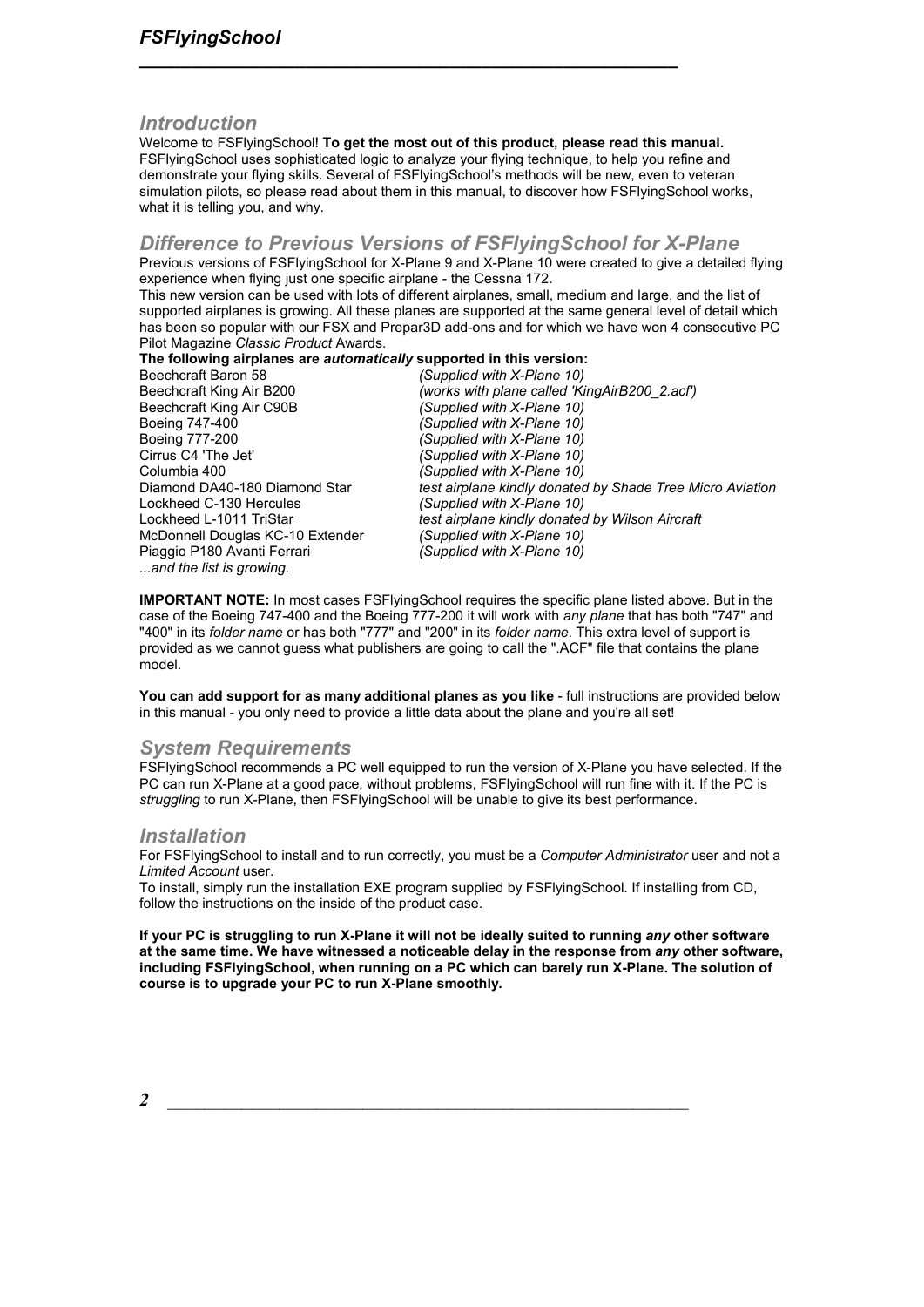### *Demo and Registered Versions of FSFlyingSchool*

The FSFlyingSchool installation program, on your CD, or downloaded from a web site, installs the *DEMO* version of FSFlyingSchool.

*\_\_\_\_\_\_\_\_\_\_\_\_\_\_\_\_\_\_\_\_\_\_\_\_\_\_\_\_\_\_\_\_\_\_\_\_\_\_\_\_\_\_\_\_\_\_\_\_\_\_\_\_*

It can be unlocked to become a full version when registered with a registration key.

Differences between the demo and registered versions:

Demo: Pilot cannot submit scores to web tables Pilot cannot submit flight maps Pilot must fly within area stretching from Chicago to Green Bay The demo area is bounded by:  **Top left: N 45 deg 00 min, W 88 deg 30 min Bottom right: N 41 deg 30 min, W 87 deg 30 min**  and if you leave this area you will be *disconnected* from FSFlyingSchool.

Registered: Pilot can submit scores to web tables Pilot can submit flight maps Pilot may fly anywhere in the world

**In order to register FSFlyingSchool**, you will need to enter the codes which came with your CD or purchase the product if you downloaded it. Download customers are sent a registration key which should be entered at the Credits Screen of FSFlyingSchool for X-Plane 10. The registration section of this page allows users with a registration key from FSFlyingSchool to register the program and enjoy the benefits. Help for the registration process is available by pressing the *Registration Help Movie* button.

### *Free Demo of FSFlyingSchool for X-Plane Voice Command Pack*

The FSFlyingSchool for X-Plane Voice Command Pack adds a whole new level of realism, atmosphere and fun to your flights with FSFlyingSchool for X-Plane.

#### **Not all pilots will want to use voice commands and this product is therefore offered as an optional add-on for FSFlyingSchool for X-Plane.**

As with FSFlyingSchool for X-Plane itself, **everyone can try out the Voice Command Pack for free** by downloading FSFlyingSchool for X-Plane and flying with X-Plane in the FSFlyingSchool *demo area* near Chicago. If you like the experience, you may wish to purchase your own license key for the FSFlyingSchool for X-Plane Voice Command Pack so that you can fly *anywhere* with a team of instructors ready to *listen* to your voice command requests.

The demo area is bounded by:  **Top left: N 45 deg 00 min, W 88 deg 30 min Bottom right: N 41 deg 30 min, W 87 deg 30 min**  and if you leave this area you will no longer be able to use voice commands.

Details of how to register the *FSFlyingSchool for X-Plane Voice Command Pack* are provided in that product's manual.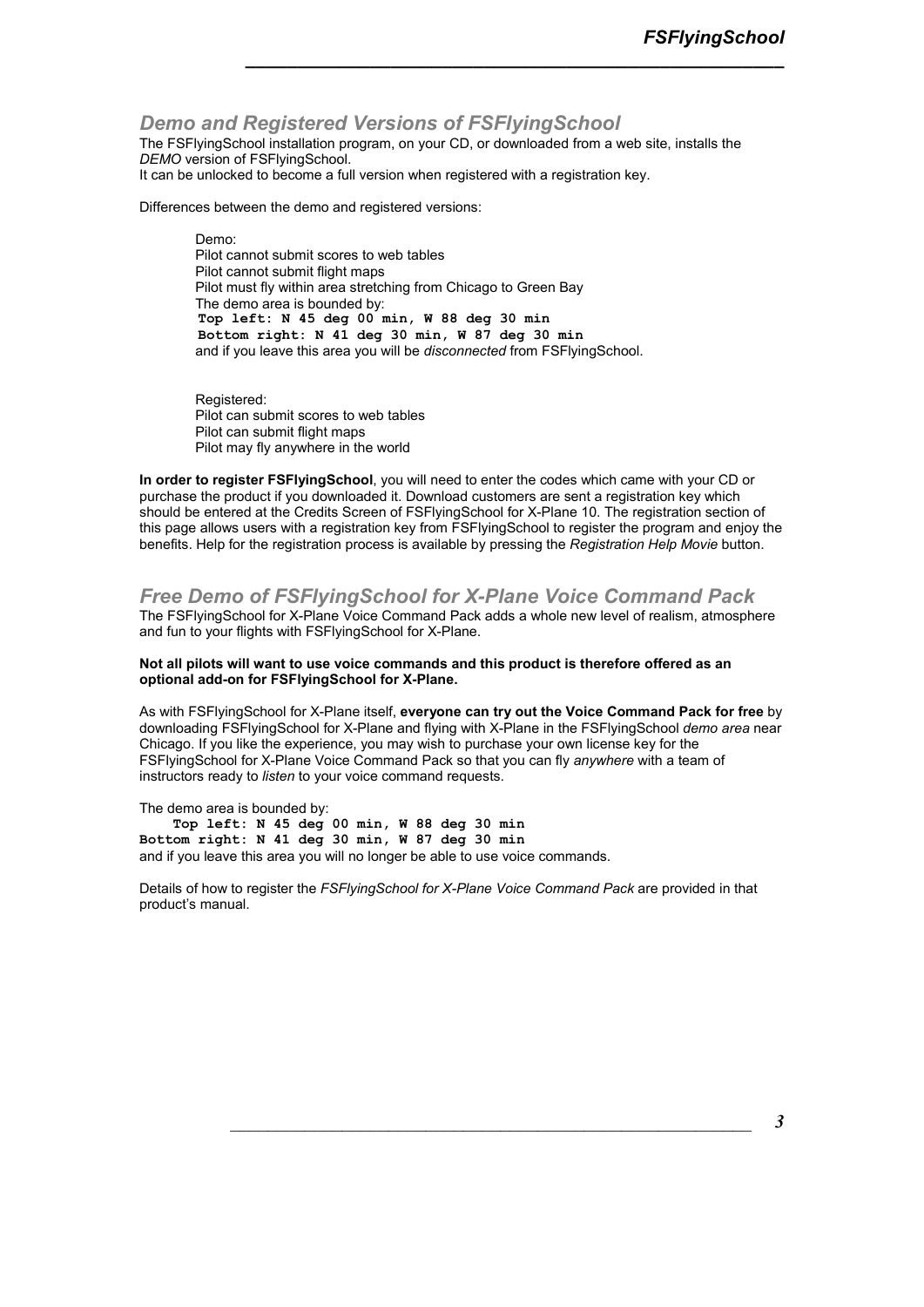### *Quick Start*

### **Please read this manual if you want to get the most out of flying with FSFlyingSchool.**

*\_\_\_\_\_\_\_\_\_\_\_\_\_\_\_\_\_\_\_\_\_\_\_\_\_\_\_\_\_\_\_\_\_\_\_\_\_\_\_\_\_\_\_\_\_\_\_\_\_\_\_\_*

If you would prefer to do this later and want to jump right into the cockpit, here's what you should do next:

- **-** Launch X-Plane.
- **-** Create or select a flight in X-Plane **using an airplane supported by this product, for example, the Columbia 400 supplied with X-Plane 10.**
- **-** Get that plane ready to fly, either in mid-air or on the ground. Get yourself at the controls of the plane.
- **-** Launch the FSFlyingSchool program.
- **-** Press the *Connect Button* in FSFlyingSchool.
- **-** Switch back to X-Plane and enjoy your flight with FSFlyingSchool by your side!
- But you really should read this too...
- **It is essential that you and your instructor agree on what stage of your flight you are presently executing.** Are you taxiing, taking off, cruising or landing? FSFlyingSchool calls this your *Flight Mode.*
- **-** FSFlyingSchool will attempt to detect this automatically during flight, but this can also be achieved by advancing (or backing up if you make a mistake) your *flight mode* using the following shortcut keys (for more information read *FSFlyingSchool Flight Modes* in this manual):

| Shortcut            | Default        |  |
|---------------------|----------------|--|
| Advance Flight Mode | [Ctrl-Shift-Z] |  |
| Back Up Flight Mode | [Ctrl-Shift-X] |  |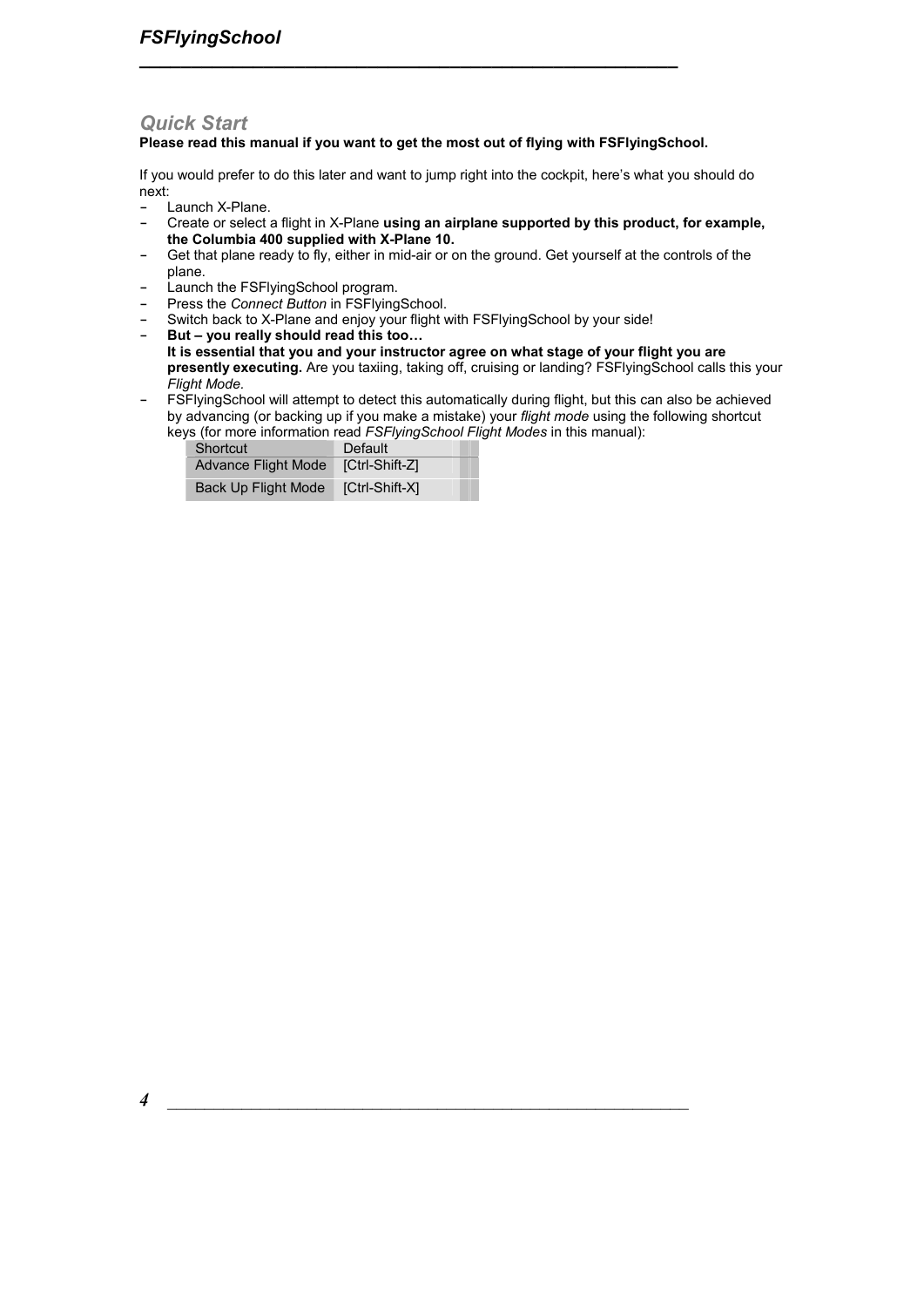### *Getting the most from FSFlyingSchool*

FSFlyingSchool is an add-on for X-Plane and as such depends on the pilot to operating X-Plane in a sensible manner. Although FSFlyingSchool contains many checks to stop it being misled by the pilot's actions, it is not impossible for it to be forced into losing track of what is actually happening in X-Plane. This will occur if the pilot makes drastic changes such as changing the aircraft *during* a flight, moving the aircraft while paused or changing the time of day or map location. If FSFlyingSchool detects an extreme change to the simulated flight, it will disconnect from X-Plane as it cannot support this style of operation. The reason for the disconnection will be described in the FSFlyingSchool *Log Book* Page.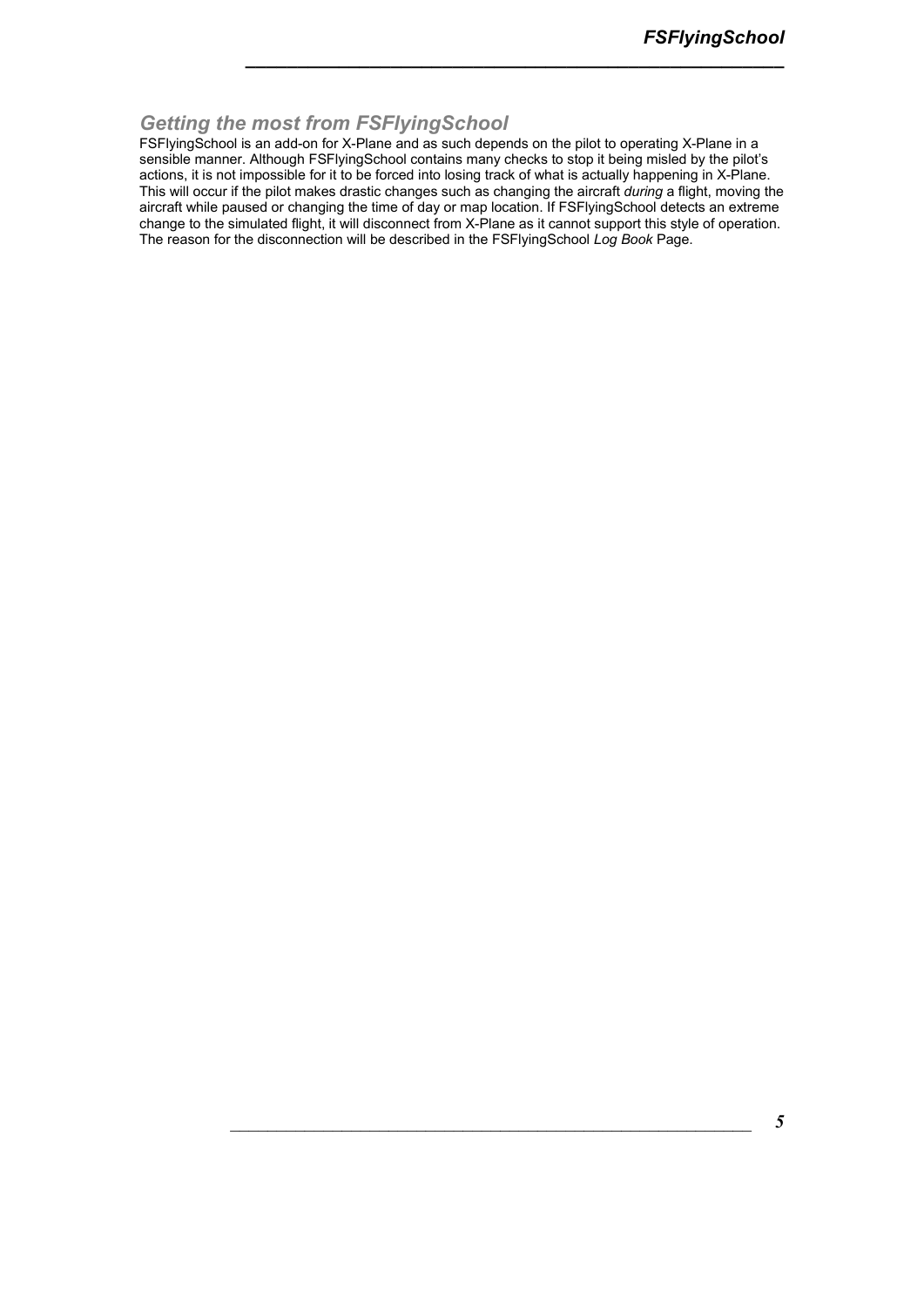### *The FSFlyingSchool Interface*

Under normal circumstances, you will first launch X-Plane, get an aircraft on the ground and ready to fly and then launch FSFlyingSchool. If FSFlyingSchool is correctly configured, it will successfully detect X-Plane. If it does not detect X-Plane, FSFlyingSchool will display the warning "No X-Plane Found" and you will not be able to press FSFlyingSchool's *Connect* button to start communications with X-Plane.

FSFlyingSchool's *Connect* button opens communications between FSFlyingSchool and X-Plane. In addition, FSFlyingSchool has a number of screen pages which control different aspects of configuration and use of FSFlyingSchool:

*\_\_\_\_\_\_\_\_\_\_\_\_\_\_\_\_\_\_\_\_\_\_\_\_\_\_\_\_\_\_\_\_\_\_\_\_\_\_\_\_\_\_\_\_\_\_\_\_\_\_\_\_*

- Information
- Pilots
- Flight Plan
- Aircraft
- Log Book
- Settings
- Credits

### *Tips of the Day*

A randomly selected tip is displayed when the user launches FSFlyingSchool. The tips can be examined one by one if the user prefers and this feature can be turned on or off as desired. The tips contain a wealth of information about how to get the most from FSFlyingSchool.

### *Information Page*

The Information Page has handy information on how to fly different types of flight with FSFlyingSchool. There is also a button to launch the FSFlyingSchool Manual (this document you are reading) in PDF format.

### **Discuss FSFlyingSchool**

An Information Page button takes you directly to the FSFlyingSchool online forum, where you can ask for help, search a huge storehouse of tips and tricks or just chat with other FSFlyingSchool fans.

#### **Twitter FSFlyingSchool**

An Information Page button takes you directly to your Twitter home page, from which you can let folks know what you are up to with FSFlyingSchool.

### *Connect Button*

The *Connect* button, when pressed, tells FSFlyingSchool to interact with X-Plane; X-Plane must of course already be loaded for this to occur and in order for a connection to be established, X-Plane must not be *paused.* 

**FSFS-Tip** Note that X-Plane may pause each time you switch to a different task, such as switching to FSFlyingSchool itself.

The FSFlyingSchool *Connect* button will become a *Disconnect* button after you press it. You will normally leave FSFlyingSchool connected to X-Plane as you fly with your favourite FSFlyingSchool instructor, but if you wish to change key areas of the simulation, such as your X-Plane aircraft or location, you will need to disconnect FSFlyingSchool from X-Plane. You will also need to disconnect should you wish to change any key values in FSFlyingSchool, such as your pilot data. Note that disconnecting FSFlyingSchool *will end your current flight with FSFlyingSchool*. When you are ready to end your session in FSFlyingSchool, press the *Disconnect* button to end communications between FSFlyingSchool and X-Plane.

As you can see, disconnection can take place because you have told FSFlyingSchool to disconnect, or because FSFlyingSchool has detected a drastic change in the simulated situation and *must* disconnect. In either case, FSFlyingSchool's *Log Book* Page will display the reason for disconnection; this is not part of your flying record and so this information is not saved in your pilot's log book.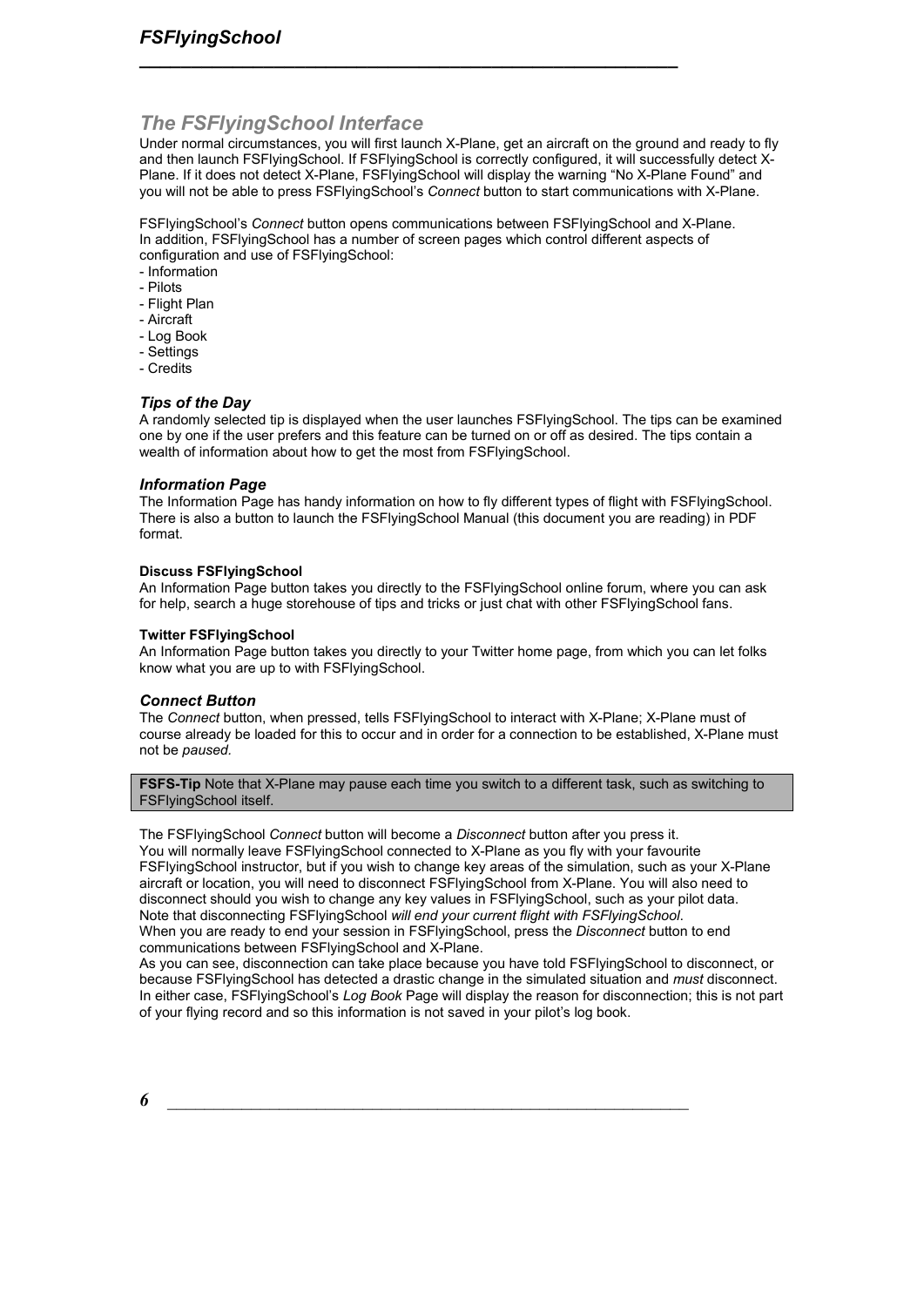**FSFS-Tip** If, while in X-Plane, you are unsure if FSFlyingSchool is connected, you can request a "communications check" from your instructor by changing the frequency selected on your COM2 radio. If you wish you can use the COM2 standby switch to toggle the frequency back and forth. Your instructor will not say much, but you'll hear a lot of throat clearing which tells you that FSFIyingSchool is connected and functioning.

*\_\_\_\_\_\_\_\_\_\_\_\_\_\_\_\_\_\_\_\_\_\_\_\_\_\_\_\_\_\_\_\_\_\_\_\_\_\_\_\_\_\_\_\_\_\_\_\_\_\_\_\_*

### *Pilots Page*

FSFlyingSchool gives you the tools to create a varied team of pilots, each with their own preferences and styles, so you can fly just the way you want.

FSFlyingSchool comes with 2 default pilot profiles to get you started. They are 'HeavyIron' and 'LightSpeed'. The former likes to fly big planes and the latter likes them small. Note how their pilot profiles differ.

### **Pilots**

**-** Pilot

This is the name of the pilot, either supplied by us or created by you. You may wish to indicate the type of aircraft this pilot prefers such as "Harry Heavies" or "Laura Lights"

- **-** New Pilot
- Press this button to create a new pilot.
- **-** Load Pilot
- Press this button to load an existing pilot.
- **-** Save Pilot

Press this button to save the current pilot data. You should always do this if you change *any* of the data on the *Pilots Page.* Make sure the file name you use follows the usual Windows file naming conventions.

**-** Select Image

If you wish to give your pilot a face or perhaps a colourful logo, place the image you want to use into the

#### *PilotRoster\Images*

folder. The image must be in the GIF, JPG or BMP file format and must be no more than 80 pixels high by 80 pixels wide. Press the *Select Image* button to select the image file you want. The image will be shown in FSFlyingSchool when that pilot is selected and will also appear in the full pilot log book HTML file.

**-** Current Pilot File

This is the pilot file currently in use.

### **-**

### **Sound Setup**

- **-** Instructor
- Select any one of your installed FSFlyingSchool instructor voice sets from the list box. **-** Listen to Instructor
- Press this button to hear the instructor speak.
- **-** Disable sound

If you want to fly with an instructor who never speaks, check this box to silence FSFlyingSchool. Remember that your instructor is still watching your every move and will evaluate your performance and record the results in your log book.

- **-** Background chatter Your FSFlyingSchool instructors are a friendly, helpful team. They will offer tips and observations as you fly, but if you would prefer not to listen to these, clear this box to turn them off. **-** Background humour
- Your instructors make the occasional joke, but if you would rather they did not, check this box to

keep things humourless and also keep your aircraft free of the mysterious grumpy stowaway child.

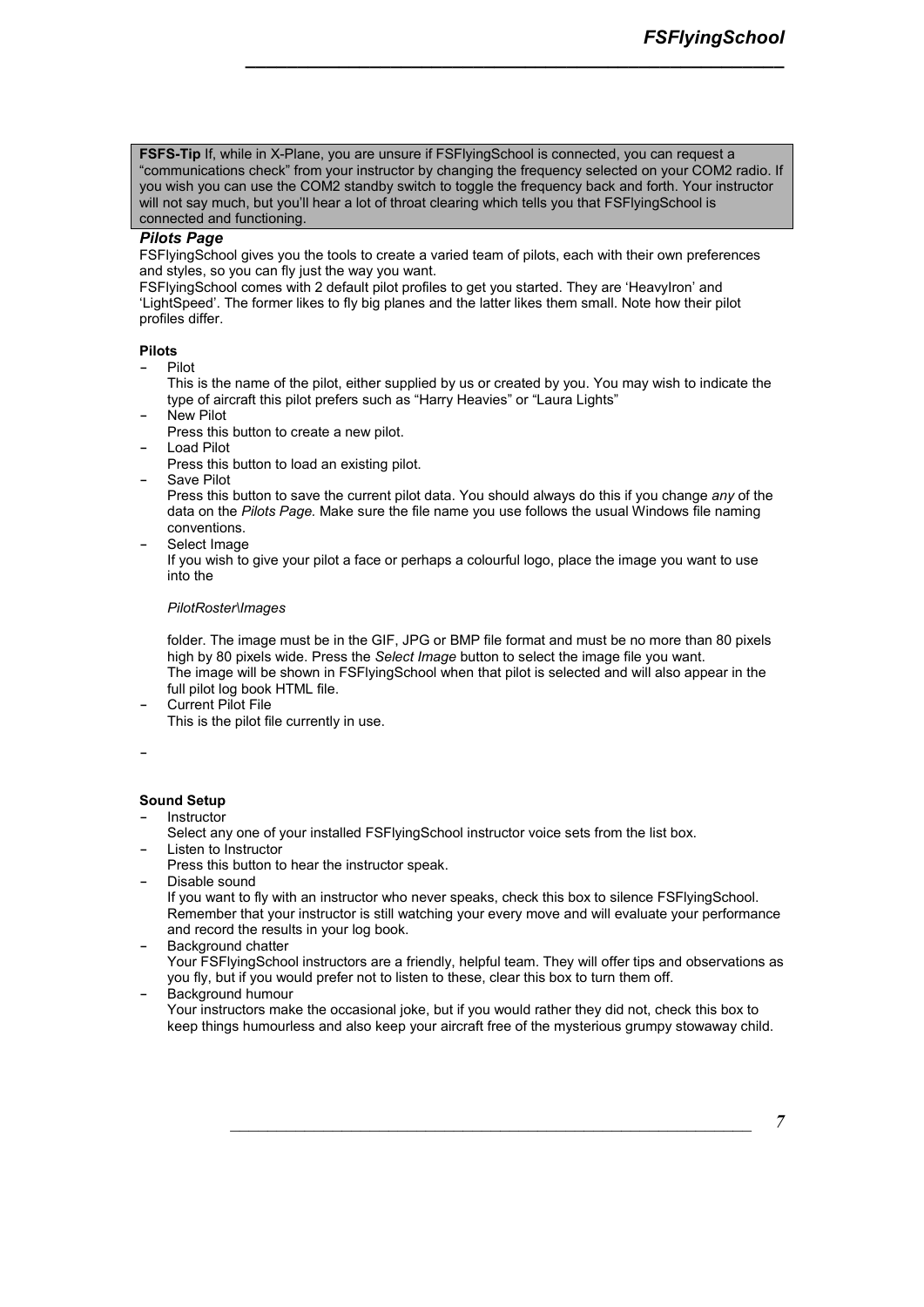**-** Display Captions in X-Plane

Text captions of most of the instructor's speech can be displayed in X-Plane. Check this box if you want captions shown while you are flying. This can help if you have hearing problems, if English is not your native language, and also just to keep up with the instructor when things get very busy! **-** Monitor Use of Lights

*\_\_\_\_\_\_\_\_\_\_\_\_\_\_\_\_\_\_\_\_\_\_\_\_\_\_\_\_\_\_\_\_\_\_\_\_\_\_\_\_\_\_\_\_\_\_\_\_\_\_\_\_*

Flying is more of a challenge if you are trying to use your aircraft lights correctly. Check this box if you want the instructor to monitor the correct use of any lights which you have indicated *for the current aircraft at the Aircraft Page*

### **Automatic Detection Setup**

- **-** Cruise Mode
	- The pilot can indicate if cruise mode is to be automatically detected as the aircraft levels off after takeoff.
- **-** Landing Mode

The pilot can indicate if landing mode is to be automatically detected as the aircraft maintains a continuous descent.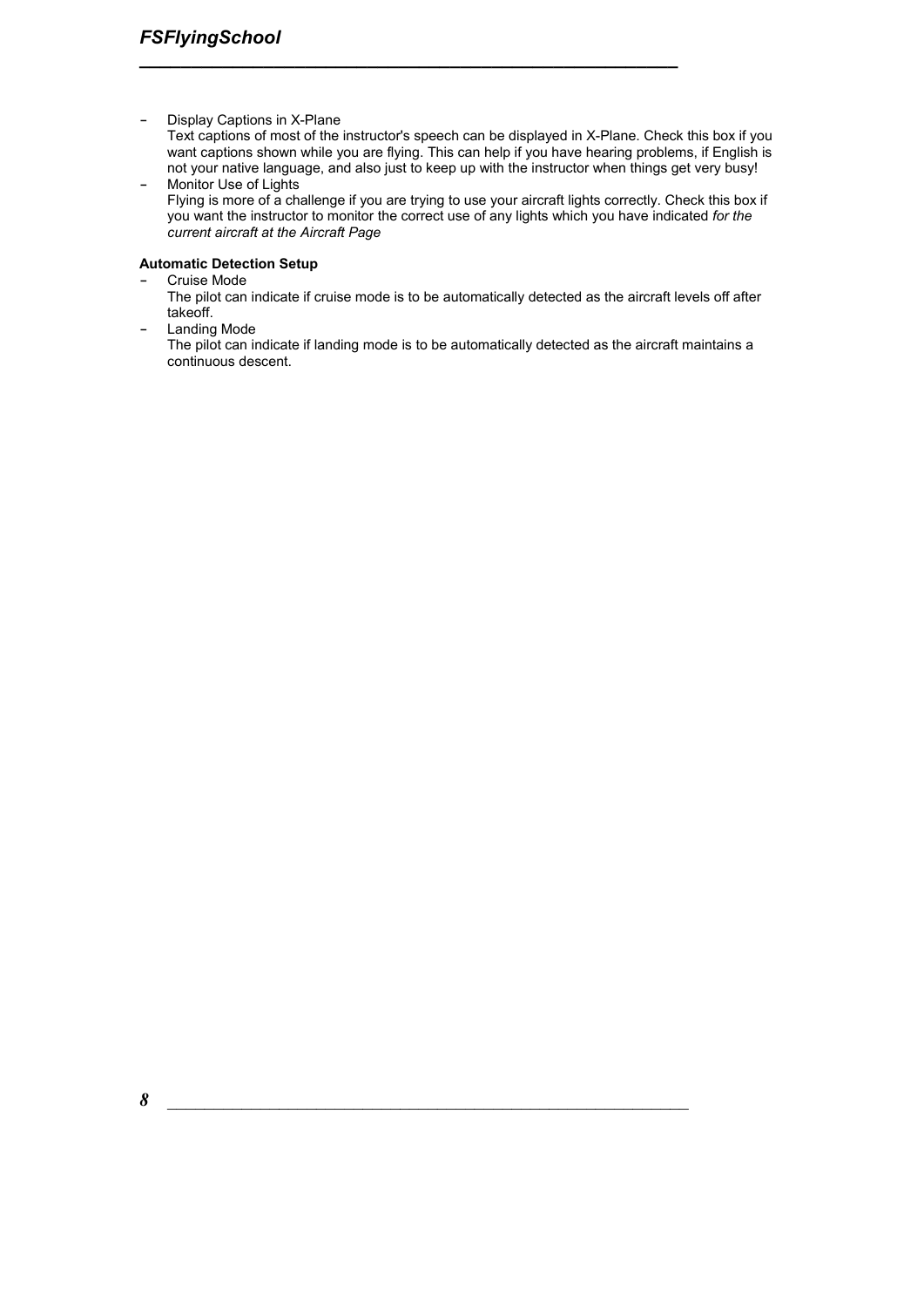### *Flight Plan Page*

The *Flight Plan Page* allows you to specify V<sub>1</sub>, V<sub>r</sub> and V<sub>2</sub> speeds for your flight and these will be called off by your instructor as you reach them.

*\_\_\_\_\_\_\_\_\_\_\_\_\_\_\_\_\_\_\_\_\_\_\_\_\_\_\_\_\_\_\_\_\_\_\_\_\_\_\_\_\_\_\_\_\_\_\_\_\_\_\_\_*

You can also specify a transition altitude, which your instructor will be watching to make sure you use your altimeter correctly. You can change the transition altitude during the flight if this is appropriate. For your convenience, the transition altitude is saved with FSFlyingSchool's data – it will be the same the next time you launch it.

In addition, you may choose to end the flight, after landing, when the aircraft is:

- **-** Stopped or Taxiing
- **-** Stopped and the parking brake is set
- **-** Stopped and the parking brake is set and the engine(s) are off

### *Aircraft Page*

#### **Monitor Engines**

- **-** Check this box if you want your instructor to monitor your use of aircraft engines.
- **-** As an added convenience, these checkboxes can be turned on and off *while flying.* There is no need to disconnect FSFlyingSchool to do this.

#### **Monitor Lights**

- **-** The checkboxes here allow you to select precisely which lights you want monitored or not for the aircraft in question. You can monitor none, some or all of the lights. **Note** that this is used in conjunction with the **Monitor Use of Lights checkbox at the Pilots Page**, which if off, will mean that no lights are ever monitored.
- **-** As an added convenience, these checkboxes can be turned on and off *while flying.* There is no need to disconnect FSFlyingSchool to do this.

#### **Sound Settings for this Aircraft**

Configure FSFlyingSchool's sound the way you want it to work with this particular aircraft.

- **-** Instructor Volume
	- The loudness of your FSFlyingSchool instructor will not need to vary much, but you can fine tune it to suit the background noise of your selected aircraft. This will in turn depend on the volume settings you have chosen within X-Plane. Note that the setting you choose here relates to the specific aircraft you are flying in X-Plane; you may have different settings for each of your favourite aircraft. If the aircraft noise is loud then choose a loud setting for your FSFlyingSchool instructor; if quiet then choose a quieter one.
- **-** Listen to Instructor

Press this button to hear the instructor speak at the chosen volume level.

**-** Disable Instructor Altitude Calls

If you are flying an aircraft which has its own built in ground proximity warning system (GPWS) then you may wish to check this box in order to tell your instructor that you don't need any such information from FSFlyingSchool.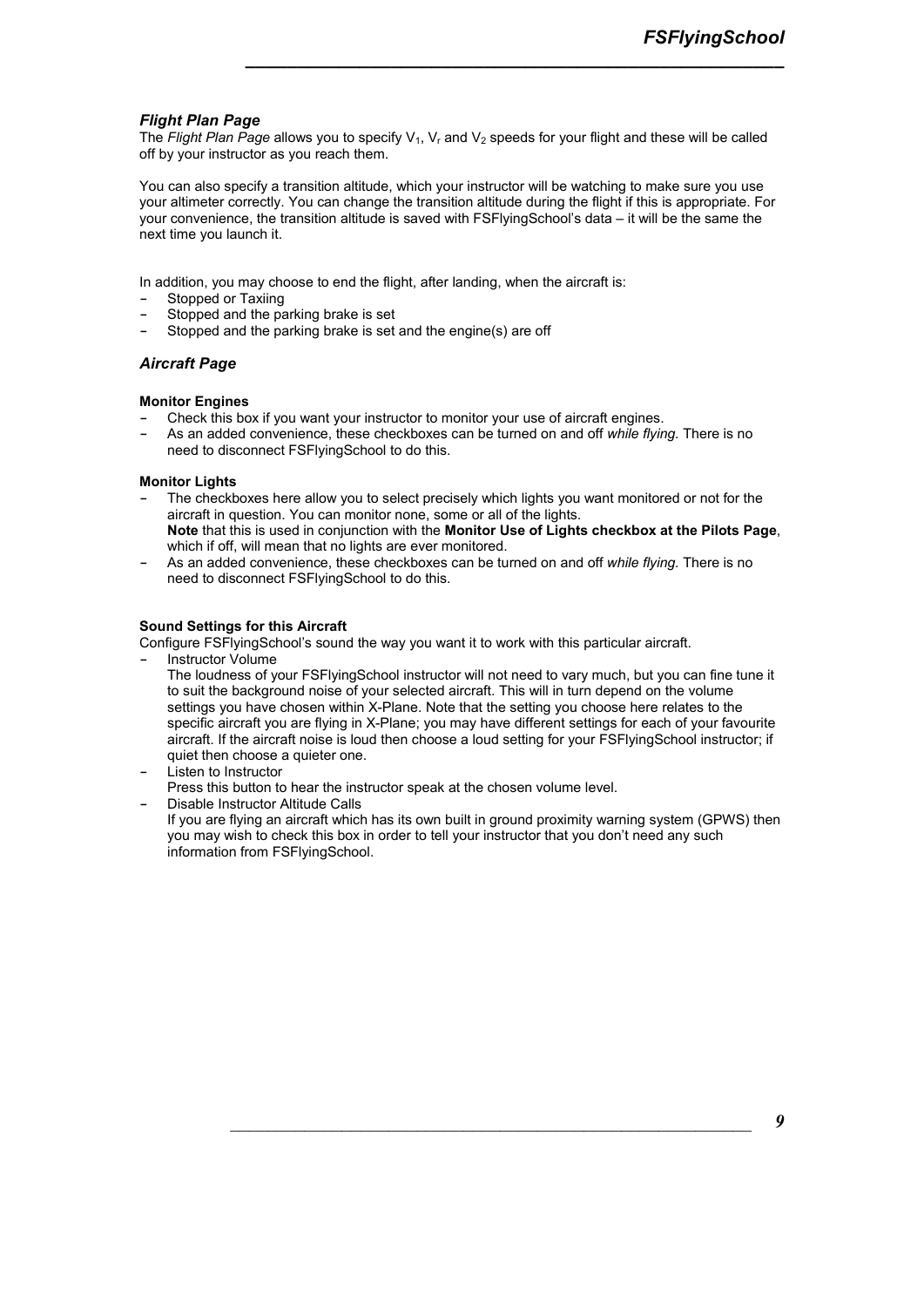### *Log Book Page*

As when flying in the real world, your log book becomes an invaluable record of your flights. FSFlyingSchool enhances basic real world log book data by the introduction of a written review of each and every flight you have flown with an FSFlyingSchool instructor. A brief version of this information is shown on the FSFlyingSchool Log Book page – to see more, click on the View Full Pilot Log Book button on the Log Book page.

*\_\_\_\_\_\_\_\_\_\_\_\_\_\_\_\_\_\_\_\_\_\_\_\_\_\_\_\_\_\_\_\_\_\_\_\_\_\_\_\_\_\_\_\_\_\_\_\_\_\_\_\_*

When a flight flown with FSFlyingSchool ends, the FSFlyingSchool log book will display your instructor's detailed analysis of your flight, containing the following elements:

- **-** Summary information on the pilot, visibility, wind, X-Plane version.
- **-** Flight duration.
- **-** Landing score and evaluation. Any corrective advice that your instructor gave you during your landing will be listed here and often a lot more besides, including acknowledgement of those things you did correctly.
- **-** Flight score and evaluation. Take note of the items to which your instructor draws your attention. Take credit for those you did well.
- **-** Circuit score and evaluation. If you flew a circuit around one of your favourite airports, your demanding FSFlyingSchool instructors will let you know all about any areas of your circuits you need to improve.

At the end of a flight you will be presented with links to the FSFlyingSchool online score tables. The links shown will depend on what type of flight you have just flown. You must have an open internet connection when you click on the link in order to submit scores.

- **-** Submit landing score to the online table
- Press this link to submit your best landing scores to the online table.
- **-** Submit flight score to the online table
- Press this link to submit your hard earned flight scores to the online table. **-** Submit circuit score to the online table
- Press this link to submit your circuit scores to the online table.

If you crash the plane... the fictitious National Aeronautical Safety Board will analyze the crash and other data and record this in your log book, plus the pilot also gets a record of how well the flight had proceeded up to that point..

FSFlyingSchool records your log book entries so that you can review your performance over time. To access this information, click on the View Full Pilot Log Book button on the Log Book page.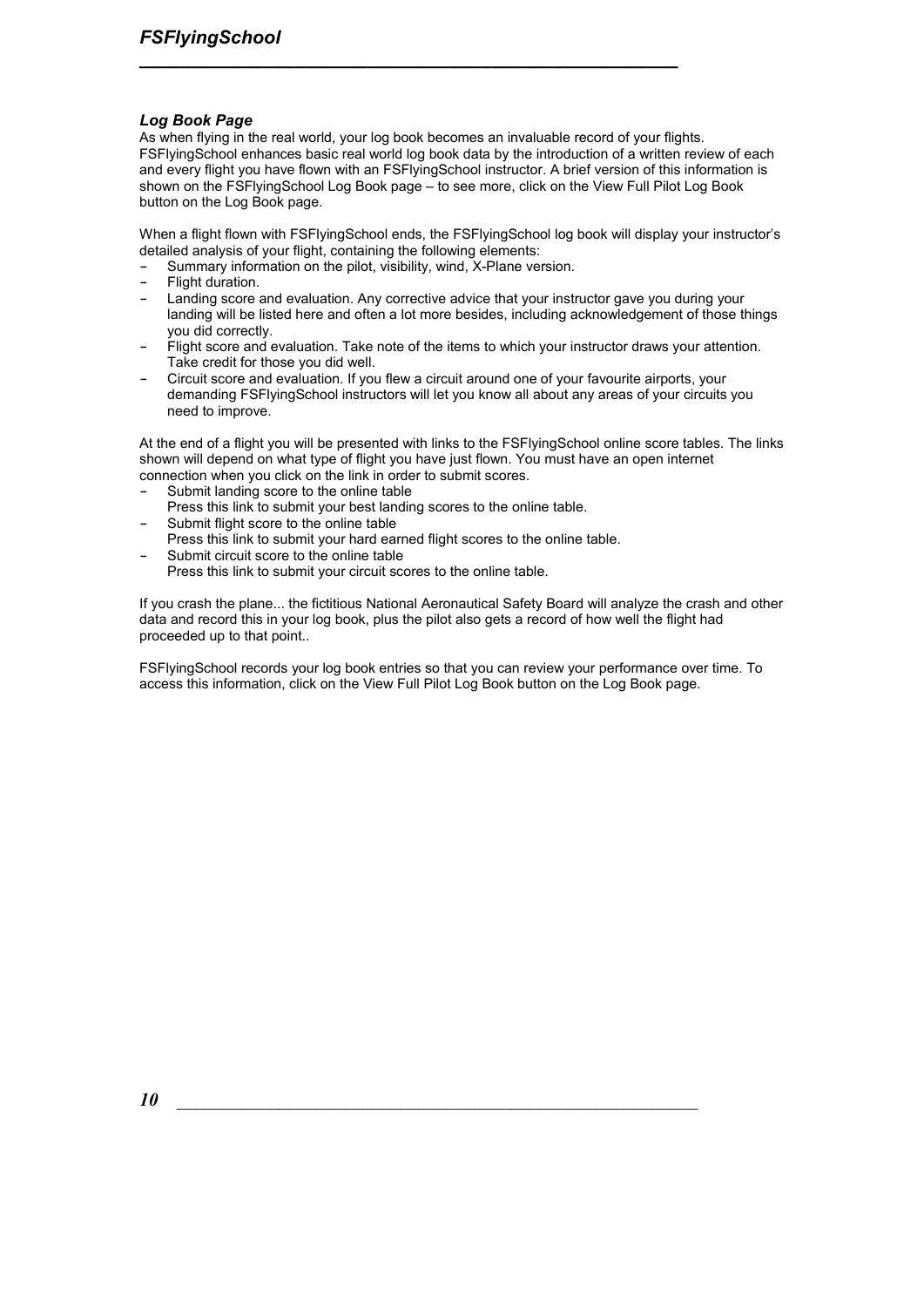#### **Career Analyzer**

For an in depth analysis of the pilot's flying career with FSFlyingSchool, press the Career Analyzer button (this cannot be done while *Connected* to X-Plane – so if *Connected* press the FSFlyingSchool *Disconnect* button first).

At first, FSFlyingSchool will display a graph of the *Landing Scores* of the currently selected pilot, but this is just the beginning $\ldots$ 

*\_\_\_\_\_\_\_\_\_\_\_\_\_\_\_\_\_\_\_\_\_\_\_\_\_\_\_\_\_\_\_\_\_\_\_\_\_\_\_\_\_\_\_\_\_\_\_\_\_\_\_\_*

FSFlyingSchool's unique Career Analyzer examines over 70 different aspects of the pilot's performance during landings, circuits and flying in general. The following controls are provided to control the graph: **-** Aircraft

- Use this list box to restrict the pilot's Career Analyzer to a single aircraft. **-** Parameter
- 
- Use this list box to choose the flight parameter you wish to examine.
- **-** Show Values

Check this box to display labels for the points on the graph.

At first, the graph shows flight, circuit and landing information gathered from the last 20 landings the pilot performed, but the horizontal scroll bar at the bottom of the graph can be moved to show data all the way back to the start of the pilot's career.

Flight parameters of a true or false nature (such as *Wings not Level near Ground*) are displayed as single points rather than graphed.

The pilot's career is analyzed only after the pilot has achieved at least *two landings.* 

To examine the career of a different pilot, simply select a different pilot at the Pilots Page.

**FSFS-Tip Use the Career Analyzer to find areas of your performance which need attention and** concentrate on getting them just right. Areas such as *Landing Vertical Speed* and *Rough Turns* are good places to start.

When you have finished using the Career Analyzer, close its window to return to FSFlyingSchool.

### **Pilot Briefing**

If you've ever wondered which areas of your performance you need to concentrate on, the Pilot Briefing will provide the answers you need. Click the Pilot Briefing button (this cannot be done while *Connected*  to X-Plane – so if *Connected* press the FSFlyingSchool *Disconnect* button first). Use the drop down to select a pilot's log book information. Then click the load button and so long as the pilot has saved a few flights in his/her log book, you will be shown the areas which that pilot:

- Has no improvement
- Is improving
- Is mastering
- Has mastered

In order to keep the information concise and to the point, areas in which the pilot has had no trouble are not listed. You will be looking at aspects of flying that have proven to be problems.

**FSFS-Tip** Use the Pilot Briefing before a flight to get the low down on which areas of performance you need to improve in the next flight. Keep practicing and you will soon have them mastered.

When you have finished using the Pilot Briefing, close its window to return to FSFlyingSchool.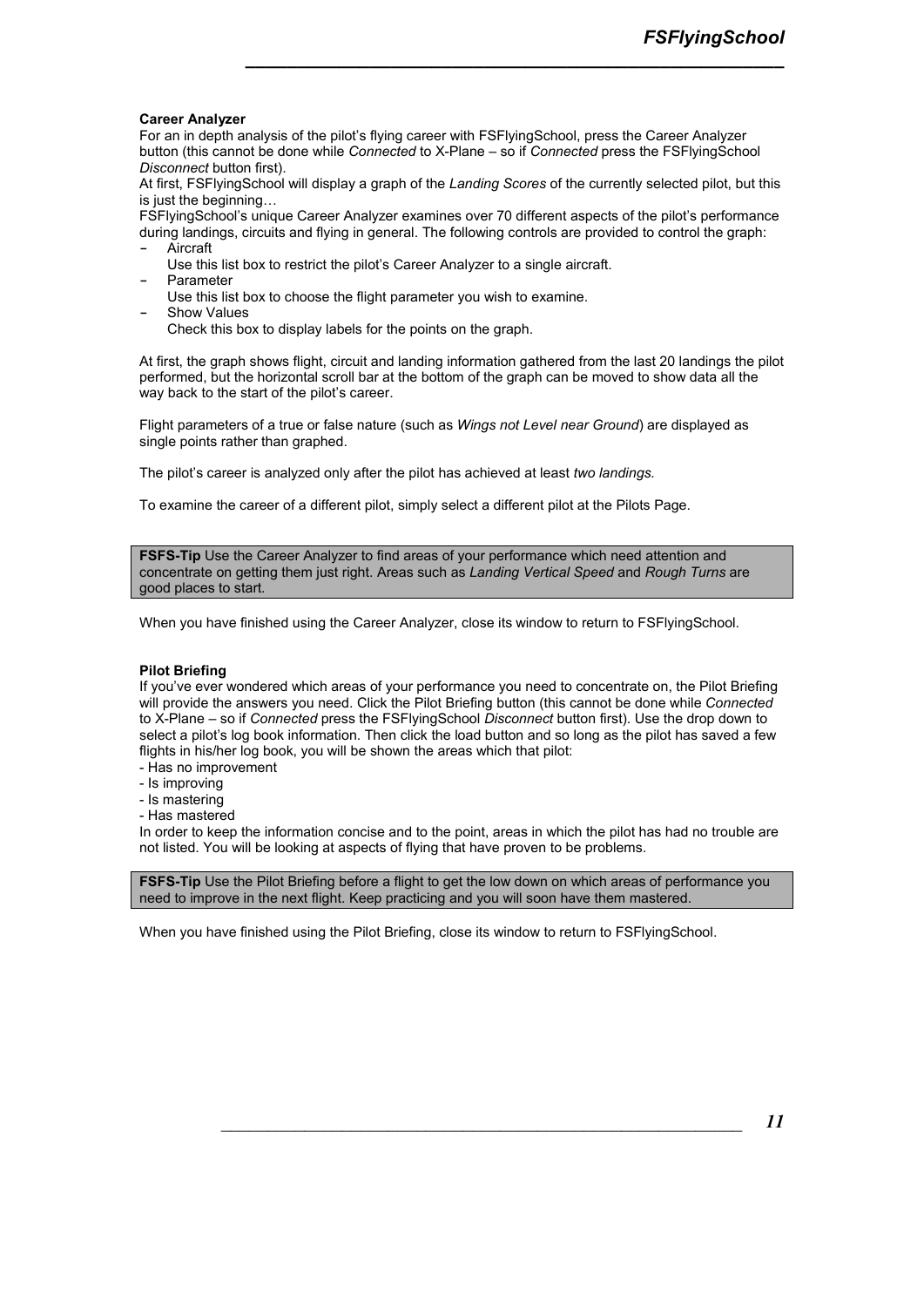#### **Traditional Log Book**

For a traditional pilot log book, showing one line for each flight completed, press the *Traditional Log Book* button (this cannot be done while *Connected* to X-Plane – so if *Connected* press the FSFlyingSchool *Disconnect* button first).

FSFlyingSchool will display a list of all flights flown by the currently selected pilot.

*\_\_\_\_\_\_\_\_\_\_\_\_\_\_\_\_\_\_\_\_\_\_\_\_\_\_\_\_\_\_\_\_\_\_\_\_\_\_\_\_\_\_\_\_\_\_\_\_\_\_\_\_*

The log records multiple columns of data which are traditionally maintained, in real aviation, for each flight.

The following controls are provided to control the Traditional Log Book:

**-** Aircraft

- Use this list box to restrict the pilot's Traditional Log Book to a single aircraft.
- **-** Previous Page
- Press this button to flip back to the previous log book page.
- **-** Next Page
- Press this button to flip forward to the next log book page.
- **-** Print Page
- Press this button to print the page currently displayed on the screen.

The following columns are shown in the Traditional Log Book:

- **-** Date
	- Date flight began.
- **-** Depart
- Departure time.
- **-** Arrive Arrival time.
- **-** Day
- Hours flown during day.
- **-** Night
- Hours flown during night. **-** Total Length
- Total length of flight.
- **-** Distance
- Distance of flight. **-** Block Time
	- Time of flight from pressing FSFlyingSchool *Connect* button to end of flight.

The vertical scroll bar at the right of the page can be moved to scroll the displayed data up and down the current page.

To examine the log book of a different pilot, simply select a different pilot at the Pilots Page.

**FSFS-Tip Use the Traditional Log Book to monitor how many hours you're clocking up, especially on** instruments and also to keep track of data for your membership in a **Virtual Airline!** 

When you have finished using the Traditional Log Book, close its window to return to FSFlyingSchool.

### **Save & View Google Map of Flight (displayed after Disconnect pressed)**

Wouldn't it be nice to be able to review your flight paths over real world satellite terrain using Google Maps? And... wouldn't it be just great to be able to store them and look back over them at your leisure? How about sharing them with friends? Oh - and how about tracking taxi routes too?

Now you can do all of this with FSFlyingSchool for X-Plane 10's Flight Mapping feature!

In order to *share* a map - just copy the URL in the browser's web address field at the top of the screen and email your friends the address.

### **View all Flight Maps**

This button will open a browser which lists all the *Flight Maps* you have logged with FSFlyingSchool for X-Plane 10. You can review them at your leisure!

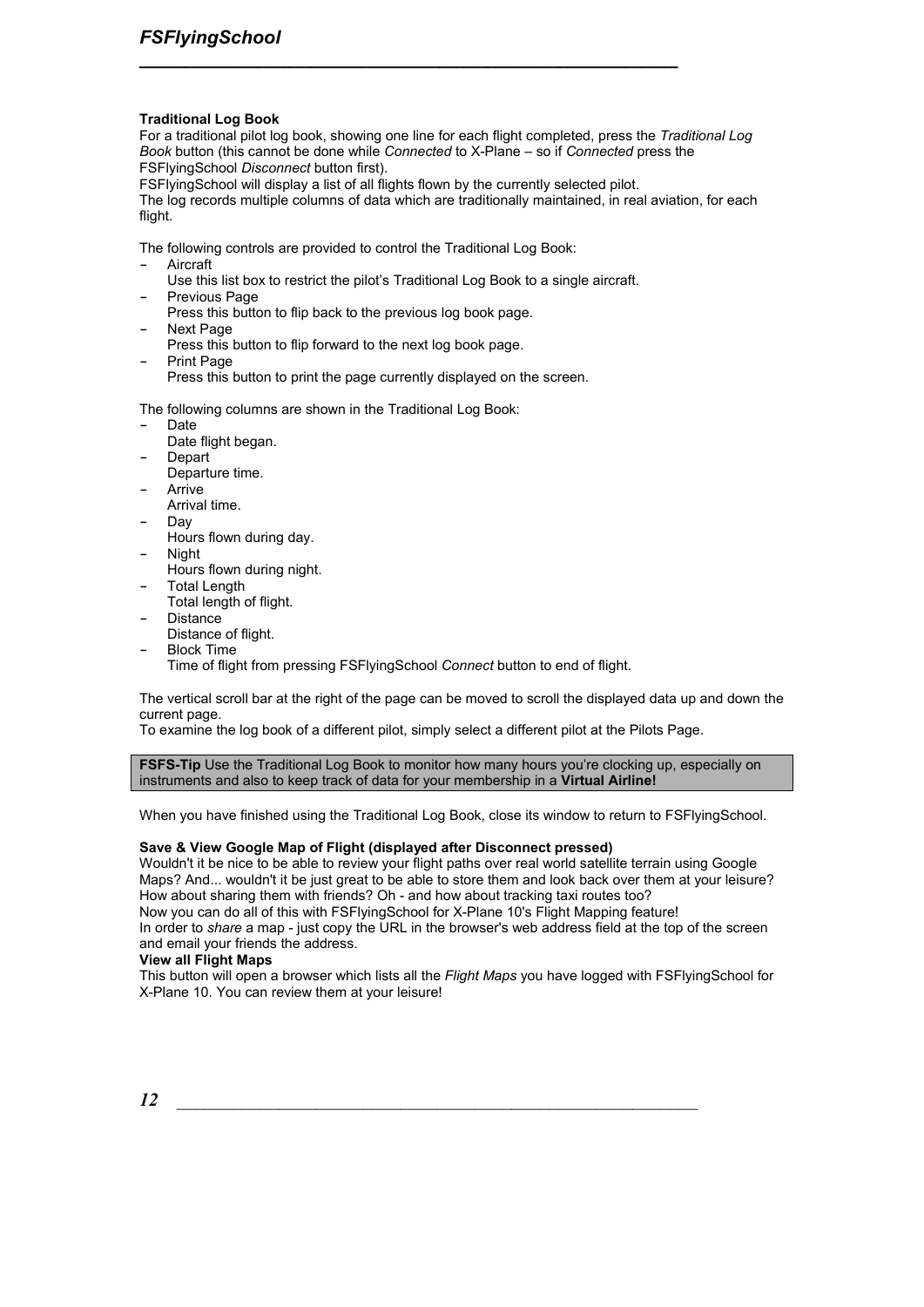### *Settings Page*

This page displays miscellaneous information about FSFlyingSchool's connection to X-Plane and XPUIPC, and provides a means to tell FSFlyingSchool where the X-Plane folder is.

#### **Spoken Teaching Tips**

When turned on will mean that FSFlyingSchool for X-Plane will speak a series of helpful tips when you fly with FSFlyingSchool for X-Plane.

*\_\_\_\_\_\_\_\_\_\_\_\_\_\_\_\_\_\_\_\_\_\_\_\_\_\_\_\_\_\_\_\_\_\_\_\_\_\_\_\_\_\_\_\_\_\_\_\_\_\_\_\_*

These tips are always in the same voice and are clearly different from a normal 'instructor' voice. The idea is that these tips are like *training wheels* on a bicycle and are telling you how to use FSFlyingSchool for X-Plane and X-Plane itself.

Once you have got the basics of these operations down, you may wish to turn these basic tips off.

#### **Sound Device Output Selection**

Pilots with multiple sound devices are now able to choose which device is used to output sound from FSFlyingSchool.

**FSFlyingSchool for X-Plane supports the generation of FSFS data for runways all over the world**, which allows the instructor to evaluate approaches *without ILS*, anywhere.

In order to generate the runway data for FSFlyingSchool for X-Plane, simply press the button at the Settings Page.

The process will launch an external program in a separate window and will take a few minutes

You only need to perform this operation once, unless you update your X-Plane runway data, in which case you should run it again.

### *Credits Page*

This is where we acknowledge those behind the FSFlyingSchool concept and the help we have received from the dedicated team of enthusiasts who have made FSFlyingSchool for X-Plane what it is today and will be tomorrow.

The registration section of this page allows users with a registration key from FSFlyingSchool to register the program and enjoy the benefits. Help for the registration process is available by pressing the *Registration Help Movie* button.

### *FSFlyingSchool Instructors*

FSFlyingSchool gives you the unlimited services of several different FSFlyingSchool instructors. The role of the instructor is to praise good work, give you flying tips, tell you immediately whenever you do something wrong, score your performance in several areas, record what you did in your log book and much more.

You choose from an eclectic team of male and female instructors, each with their own personality, nationality and style.

Your actions and the current stage of your flight will determine what your FSFlyingSchool instructor says to you. The instructor knows better than to bother you with mere details when you are just about to land, and will not ask general questions about your flight during crucial periods.

In many cases, your instructors will give you tips on what to do next and warn you before you make a mistake that would cost you points.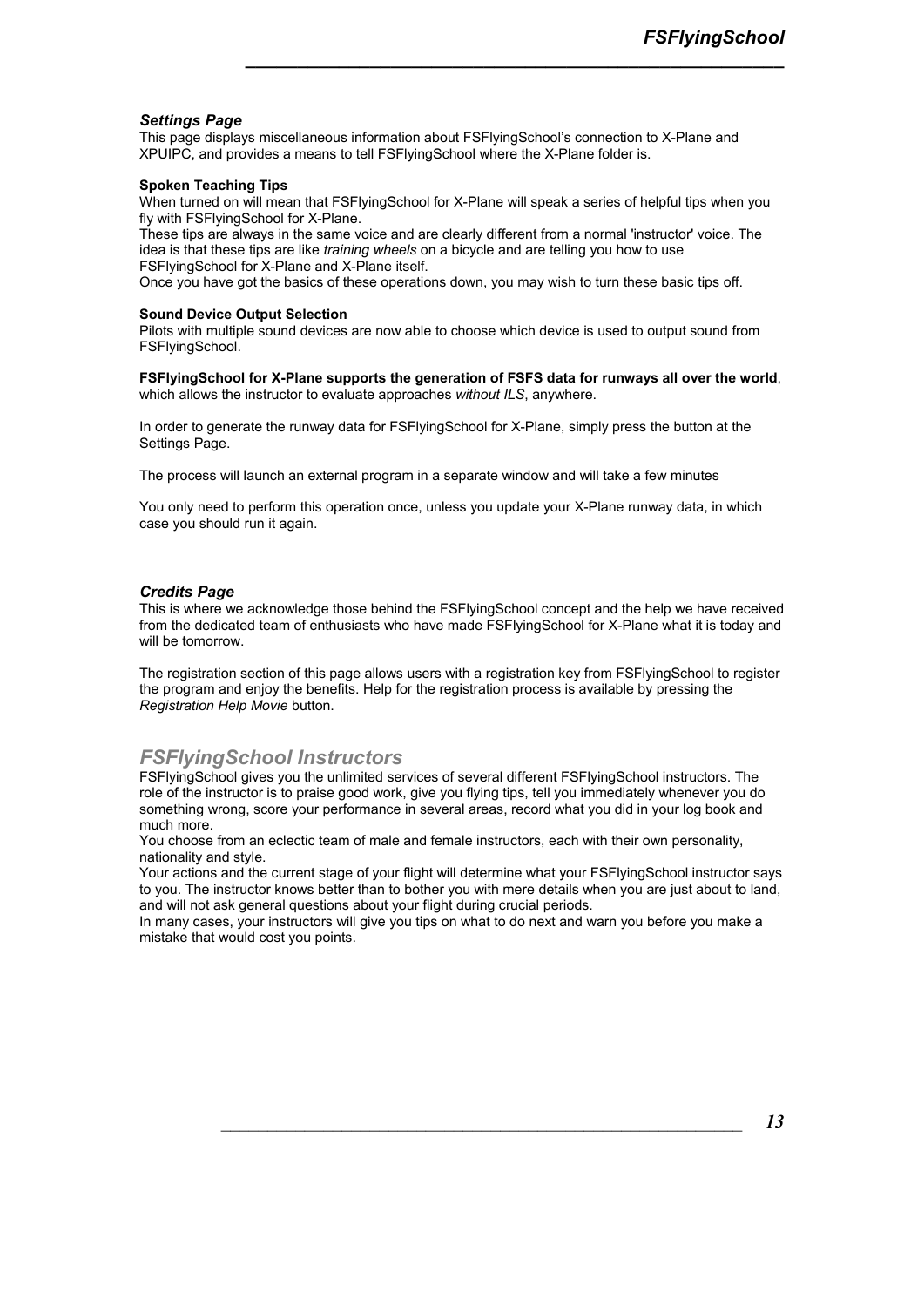### *Scoring Points*

Think you've got what it takes to be a great pilot? Prove it! One of FSFlyingSchool's most exciting and innovative features is its detailed evaluation of your flying skills, where a precise score is assigned to each of several aspects of your flight. FSFlyingSchool invites you to "Put your money where your mouth is."

*\_\_\_\_\_\_\_\_\_\_\_\_\_\_\_\_\_\_\_\_\_\_\_\_\_\_\_\_\_\_\_\_\_\_\_\_\_\_\_\_\_\_\_\_\_\_\_\_\_\_\_\_*

Points can be earned in these areas of flying:

#### **Flight**

Your FSFlyingSchool instructor will keep an eye on your performance throughout your flight and give you an overall score. If you want to do well, fly realistically. No aerobatics; no combat manoeuvres. See the information later in this manual which describes what your instructor is watching during each flight.

#### **Landing**

Because landing is such a crucial, demanding stage of any flight, FSFlyingSchool evaluates it separately. This feature is also a great tool for those pilots who enjoy practising landings repeatedly until they can get them 'just right'. Once you can get your aircraft down perfectly, move on to something trickier - add in a gusting crosswind and some rotten weather. See the *Landing* section later in this manual.

#### **Circuits**

If you would like to try your hand at flying circuits, your FSFlyingSchool instructor is ready to grade you on your performance. You will need to stay within some pretty demanding limits to get your best score. See the *Circuits* section later in this manual.

#### **Airmanship Challenge**

For those who are wondering if they have mastered some of the most basic flying skills, the Airmanship Challenge gives you an instant answer. Simply press [Ctrl-Shift-C] while flying (without autopilot) and your FSFlyingSchool instructor will set you an immediate task to perform. Some will be quite simple; others very hard. Still too easy? Add in some heavy weather and see how well you do... See the *Airmanship Challenge* section later in this manual.

#### **Autopilot effect on scoring**

If your aircraft has an autopilot and it is used for an appreciable period during your flight, your scores are affected as follows:

| Scoring              | AP Effect      |
|----------------------|----------------|
| Flight               | Reduced by 33% |
| Landing              | Reduced by 33% |
| <b>Circuits</b>      | Reduced by 33% |
| Airmanship Challenge | No points      |

The *exceptions* to this rule are when:

- In cruise mode in a light aircraft above 1000 feet AGL

- In cruise mode in a heavy aircraft above 5000 feet AGL

In both these cases, no points are lost by having the autopilot engaged. This gives the pilot a chance to use the autopilot on long flights without losing points, but note that the aircraft must be significantly above the ground and must be in FSFlyingSchool's *Cruise Mode.* 

Scoring is affected by visibility and wind at your destination airfield and by the weight and speed of the aircraft you are flying.

In order to get a *flight score* you must take off and land. If you started in the air, you will still have your flight evaluated when you land, but will not score points for your *flight*. In addition, you must fly for a minimum of 30 seconds to get your flight evaluated.

You must fly for a minimum of 30 seconds to get your *landing* evaluated.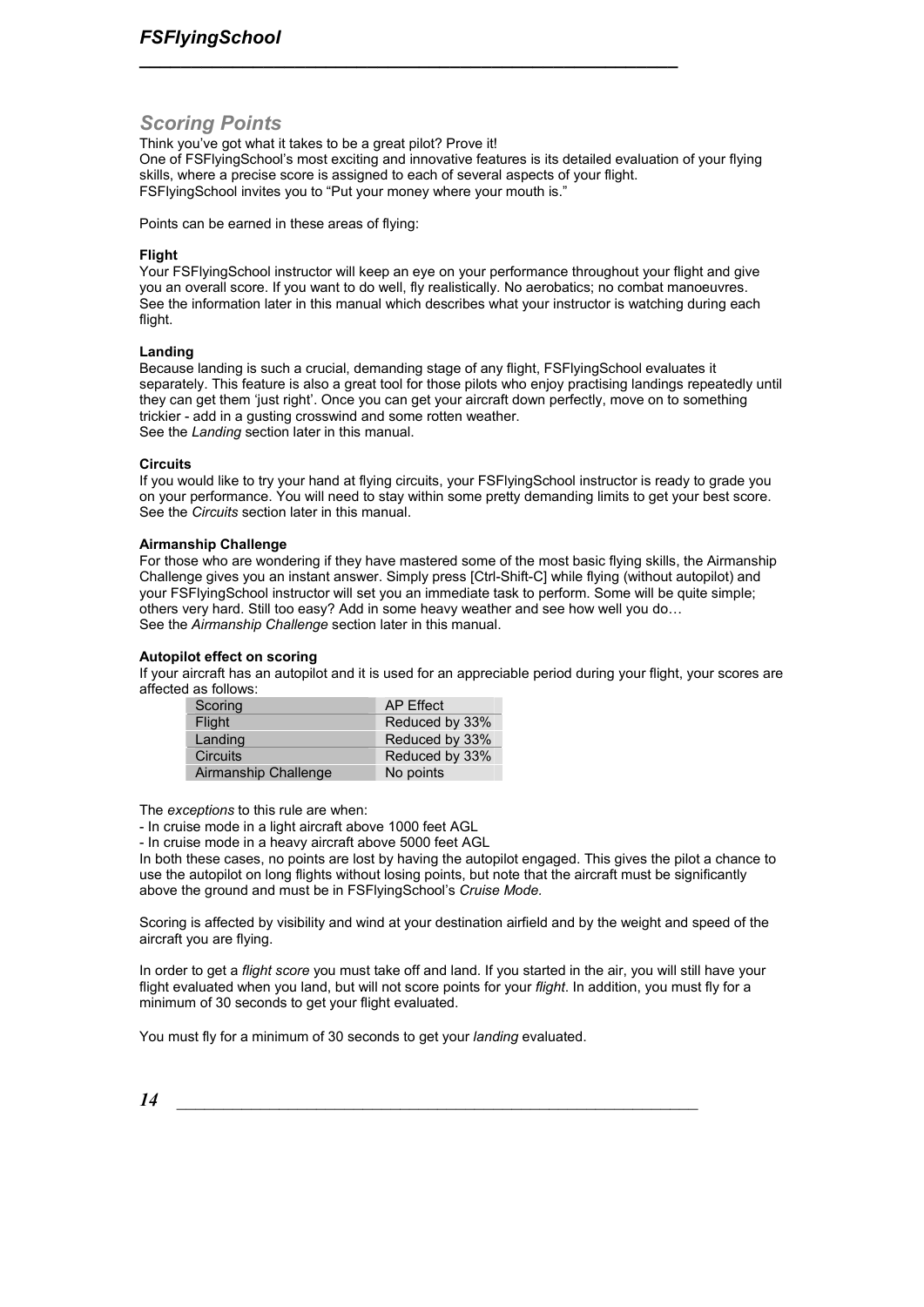After your landing, flight or circuit has been evaluated, you may wish to take a look at your FSFlyingSchool log book, either inside FSFlyingSchool or by launching the HTML log book by clicking on the *View Full Pilot Log Book* button on the Log Book page of FSFlyingSchool.

*\_\_\_\_\_\_\_\_\_\_\_\_\_\_\_\_\_\_\_\_\_\_\_\_\_\_\_\_\_\_\_\_\_\_\_\_\_\_\_\_\_\_\_\_\_\_\_\_\_\_\_\_*

When a flight ends, you may wish to share your performance with other users by submitting your score to the FSFlyingSchool website.

For more information see the Log Book Page section of this manual.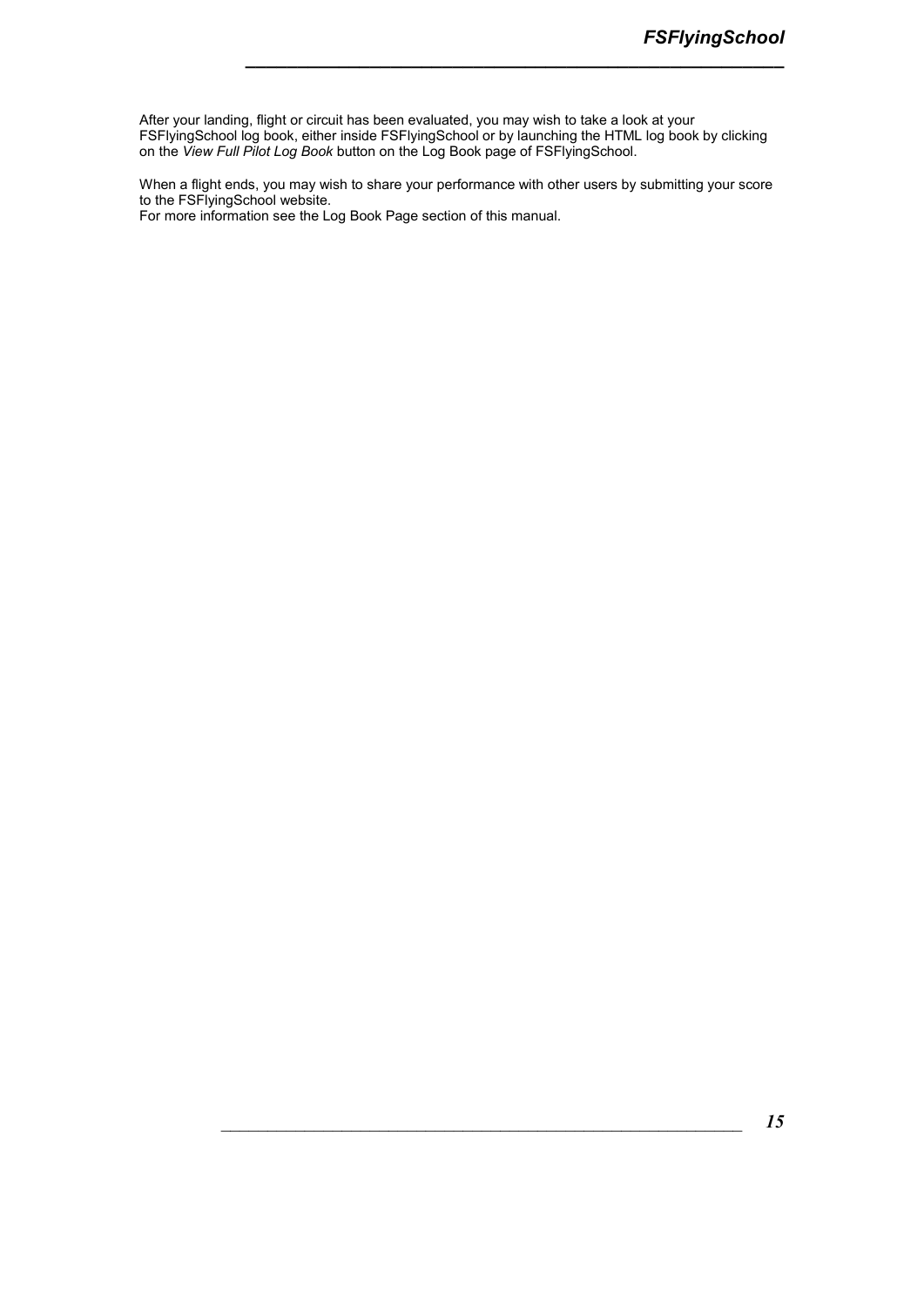### *FSFlyingSchool Flight Modes*

FSFlyingSchool flight modes reflect the current stage of your flight. They are:

*\_\_\_\_\_\_\_\_\_\_\_\_\_\_\_\_\_\_\_\_\_\_\_\_\_\_\_\_\_\_\_\_\_\_\_\_\_\_\_\_\_\_\_\_\_\_\_\_\_\_\_\_*

- **-** *Taxiing*
- **-** *Take Off*
- **-** *Cruise*
- **-** *Landing*

Your FSFlyingSchool instructor will evaluate certain sections of your flight depending on the current flight mode.

It is normally up to you, as pilot in command, to tell the FSFlyingSchool instructor what your intentions are; in other words, which flight mode you are in.

FSFlyingSchool's approach is that the pilot has to think in terms of what stage of the flight he or she is in. We feel that this is not much of a chore, considering a *real* pilot announces intentions to:

- himself/herself before deciding which checklist to check
- the passengers even in general aviation, so they know what's coming up next
- the 1st officer as part of normal procedures

Many simmers often fly a little looser than would be expected in real flight, and the main focus of FSFlyingSchool is to help the pilot behave more like a real one - especially in terms of control of the aircraft.

#### **It is essential that you and your instructor agree on what stage of your flight you are presently executing.**

FSFlyingSchool will attempt to detect this automatically during flight, but this can also be achieved by advancing (or backing up if you make a mistake) your flight mode using the following shortcut keys.

| Shortcut                   | Default        |
|----------------------------|----------------|
| Advance Flight Mode        | [Ctrl-Shift-Z] |
| <b>Back Up Flight Mode</b> | [Ctrl-Shift-X] |

**FSFS-Tip** Our team at FSFlyingSchool like to map these keys to yoke and joystick buttons. You can assign these key combinations to your yoke or joystick using their manufacturer's keystroke assignment mapping software.

Flight modes are arranged in the sequence they naturally occur in real flights. You begin in *Taxi Mode*, advance to *Take off Mode*, move onto *Cruise Mode*, then *Landing Mode*, perform a landing and finally return to *Taxi Mode*.

FSFlyingSchool will automatically change the flight mode for you if it is *obvious* that this is appropriate:

- **-** If you taxi very fast or leave the ground while taxiing, you will go into *Take Off Mode.*
- **-** If you level off at a sensible altitude, you will advance to *Cruise Mode.*
- **-** If you start a steady descent you will go into *Landing Mode* unless at a high cruising altitude.
- **-** If you touch down, you will go into *Landing Mode* if you are not already in it.
- **-** When you stop on the ground during a landing, you automatically advance to *Taxi Mode*.

If FSFlyingSchool suspects that you may have progressed to a new phase of your flight, it will display a hint to suggest that you may wish to change your flight mode.

You can always have FSFlyingSchool tell you what flight mode you are in by asking it to display essential data in X-Plane using the *Display Data* shortcut keys.

| Shortcut     | Default        |
|--------------|----------------|
| Display Data | [Ctrl-Shift-D] |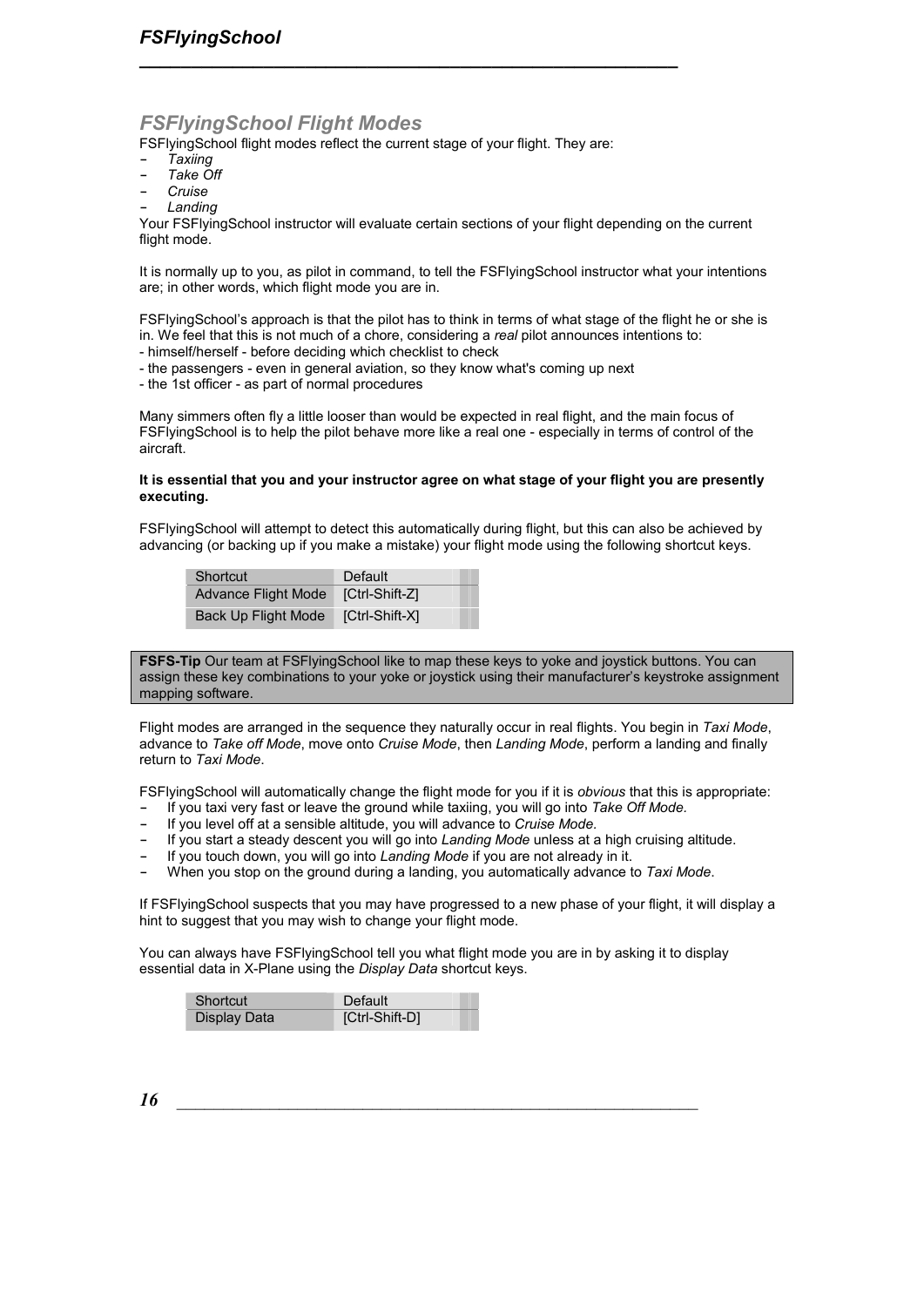FSFlyingSchool will display the following:

- **-** Current Flight Mode
- **-** Current Circuit Leg (if you are flying circuits)

### *Taxiing*

If you connect to FSFlyingSchool when your aircraft is on the ground you will be automatically placed into *Taxi Mode*. If you started in the air, once you complete your landing, use [Ctrl-Shift-Z] or a programmed button to advance the flight mode to *Taxiing* (this will happen automatically if you stop on the ground)*.* 

*\_\_\_\_\_\_\_\_\_\_\_\_\_\_\_\_\_\_\_\_\_\_\_\_\_\_\_\_\_\_\_\_\_\_\_\_\_\_\_\_\_\_\_\_\_\_\_\_\_\_\_\_*

While you are taxiing, your FSFlyingSchool instructor will be watching out for:

- **-** Dangerous taxiing turns these cause discomfort and stress
- **-** Poor attention to taxi speed dangerous to yourself and others
- **-** Throttle and brakes during taxi bad for many systems
- **-** Harsh braking taxi gently and brake smoothly
- **-** Use of flaps while taxiing up or down as appropriate

If you are piloting a small aircraft, your FSFlyingSchool instructor will also be watching out for:

- **-** Poor elevator control during taxi in wind danger of flipping
- **-** Poor aileron control during taxi in wind danger of flipping

### *Take Off*

Before you tell your FSFlyingSchool instructor you are ready to take off, get lined up with the runway centre line.

Using Ctrl-Shift-Z or a programmed button, advance the flight mode to *Take Off.* 

While you are taking off, your FSFlyingSchool instructor will be watching out for:

- **-** Poor steering during takeoff stay in the centre of the runway
- **-** Braking during takeoff watch those feet
- **-** Late rotation when Vr is reached take off
- **-** Loss of altitude during takeoff climb smoothly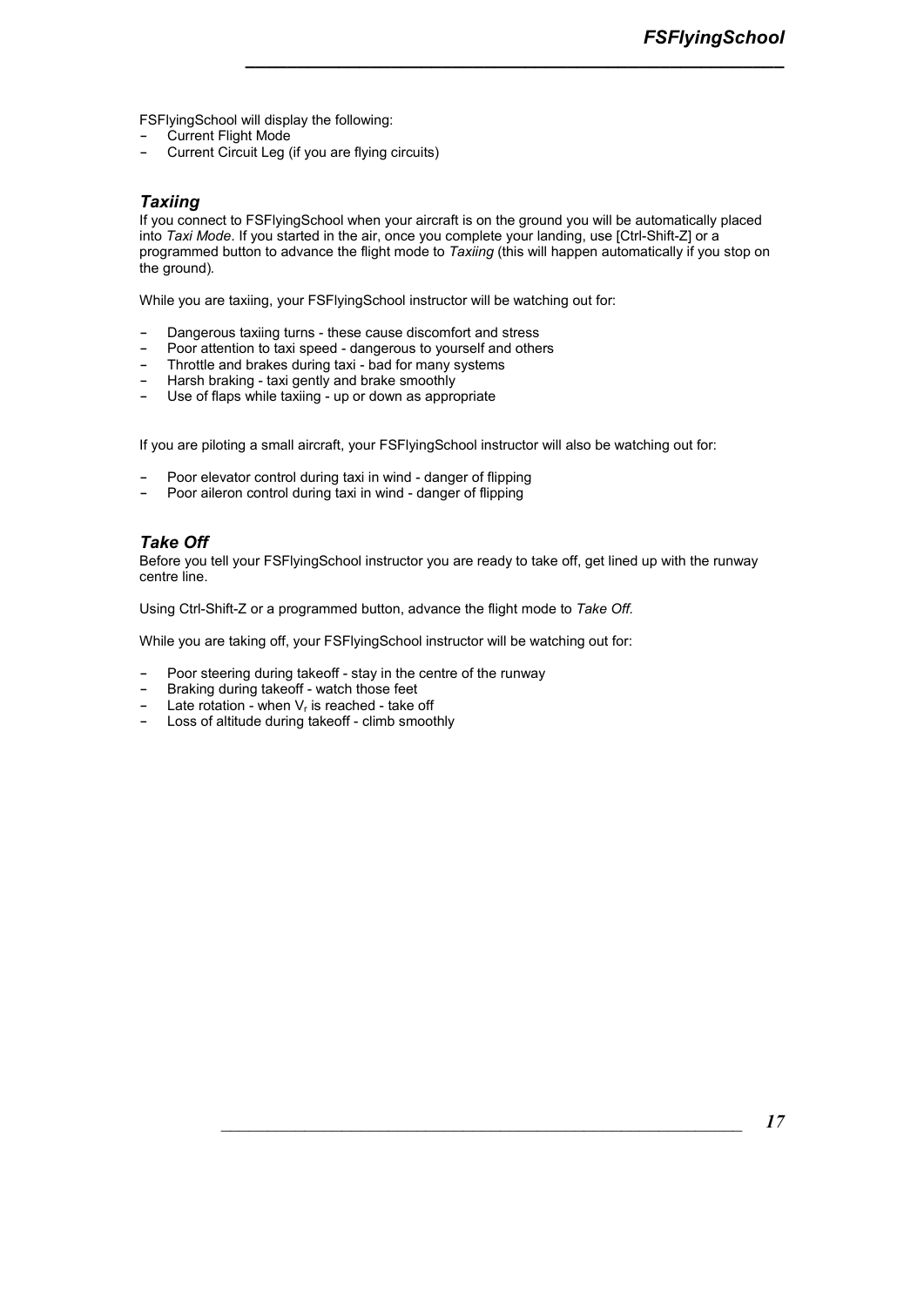### *Cruise*

If you connect to FSFlyingSchool when your aircraft is in the air you will be automatically placed into *Cruise Mode*. If you started on the ground, once you complete your take off and climb to cruise altitude, FSFlyingSchool will detect this and change to *Cruise Mode*. If your flying suggests otherwise and this has not occurred, use [Ctrl-Shift-Z] or a programmed button to advance the flight mode to *Cruise.* 

*\_\_\_\_\_\_\_\_\_\_\_\_\_\_\_\_\_\_\_\_\_\_\_\_\_\_\_\_\_\_\_\_\_\_\_\_\_\_\_\_\_\_\_\_\_\_\_\_\_\_\_\_*

If you begin a steady descent, you will be automatically placed into *Landing Mode,* unless your aircraft is still at a high altitude.

If you are not already in *Landing Mode,* you should advance the flight mode to *Landing Mode* before you descend below 1000 feet AGL (Above Ground Level), or your FSFlyingSchool instructor may reduce your score due to flying too low at too great a speed.

### *Landing*

If you connect to FSFlyingSchool when your aircraft is in the air and below 1000 feet AGL (Above Ground Level), you will be automatically placed into landing mode.

In all other cases, when you have finished cruising and are about to begin your approach, FSFlyingSchool will detect a steady descent and advance you to *Landing Mode.* If the situation has suggested otherwise and this has not occurred, use [Ctrl-Shift-Z] or a programmed button to advance the flight mode to *Landing.* 

If the aircraft's NAV1 radio is tuned to a runway ILS, the instructor will announce this with reference to the NAVAID at the runway and also which specific runway has been selected. This helps the pilot confirm that the correct ILS signal is being received and is a convenient reminder of where to land.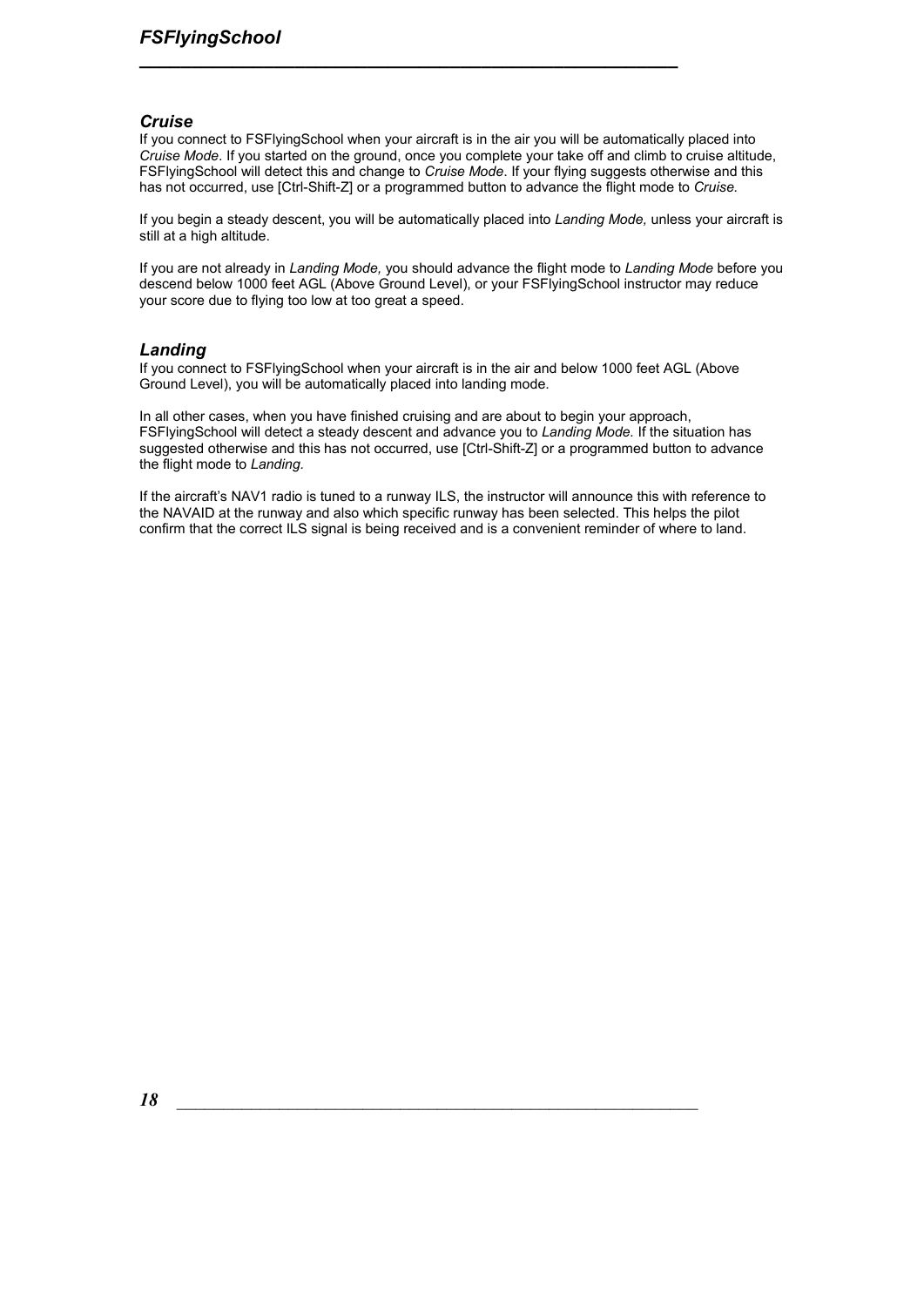While you are landing, your FSFlyingSchool instructor will be watching out for:

*\_\_\_\_\_\_\_\_\_\_\_\_\_\_\_\_\_\_\_\_\_\_\_\_\_\_\_\_\_\_\_\_\_\_\_\_\_\_\_\_\_\_\_\_\_\_\_\_\_\_\_\_*

- **-** Landing too hard this may damage your aircraft or landing gear
- **-** Landing too fast you may float and you will use a lot of runway
- **-** Wings not level you may clip the ground or damage your gear
- **-** Landing away from the centre line
- **-** Pitching down hard at touch down can damage your aircraft
- **-** Pitching up hard at touch down can damage your aircraft
- **-** Nose up too high poor visibility and danger of tail strike
- **-** Nose down too low danger of failing to land on main gear **-** Poor alignment with the runway – point down the runway centre
- 
- **-** Throttle(s) not idle
- **-** Poor alignment with runway during approach
- **-** Poor tracking of glideslope during approach
- **-** Poor steering after landing
- **-** Glideslope lost before you flared
- **-** Failure to use spoilers correctly
- **-** Amphibian plane landing with retractable gear down on water

If you are piloting a heavy aircraft, your FSFlyingSchool instructor will also be watching out for:

**-** Failure to use flaps

If you are piloting a small aircraft, your FSFlyingSchool instructor will also be watching out for:

**-** Failure to use flaps if no appreciable crosswind

In order to get any kind of ILS based glideslope and localizer score, your equipment must detect an ILS signal when you descend through 500 feet AGL (Above Ground Level) during your landing. Your tracking, during your approach, of the ILS glideslope and localizer, or the visual glideslope and runway centre line, affect your landing score to an extent.

They are verbally evaluated, separately, upon landing with their own scores, out of a hundred.

For example, you might score 80 for the glideslope and 70 for the localizer.

This score is used to produce some of the points for your final landing score.

In a simple landing, the maximum landing points to be gained from glideslope and localizer performance is 20 points.

As an example, in the simplest landing situation, if you tracked the glideslope and localizer perfectly, you would get a

**-** glideslope score of 100 percent

and a

**-** localizer score of 100 percent

These are read to you by your instructor when you land.

This would add a total of 20 points to your final landing score, because your performance on the glideslope and localizer is only part of what makes a good landing.

Note that when landing at a runway which is part of add-on scenery, the location of the runway in FSFlyingSchool for X-Plane's whole world runway data or the signal of the ILS on an ILS approach, *may*  not match the physical position of the runway in the add-on scenery.

We have seen ILS signals direct us down into a lovely field next to the runway... or worse...

If such mismatched runways are used for visual approaches with FSFlyingSchool, this may lead to poor scores and confusing instruction, *because the runway is not where the data says it is!*

If such mismatched runways are used for ILS approaches with FSFlyingSchool, this may lead to poor scores and confusing instruction, *because the runway is not where the ILS says it is!*

In the end, you should try an approach to the add-on scenery runway and see how it feels.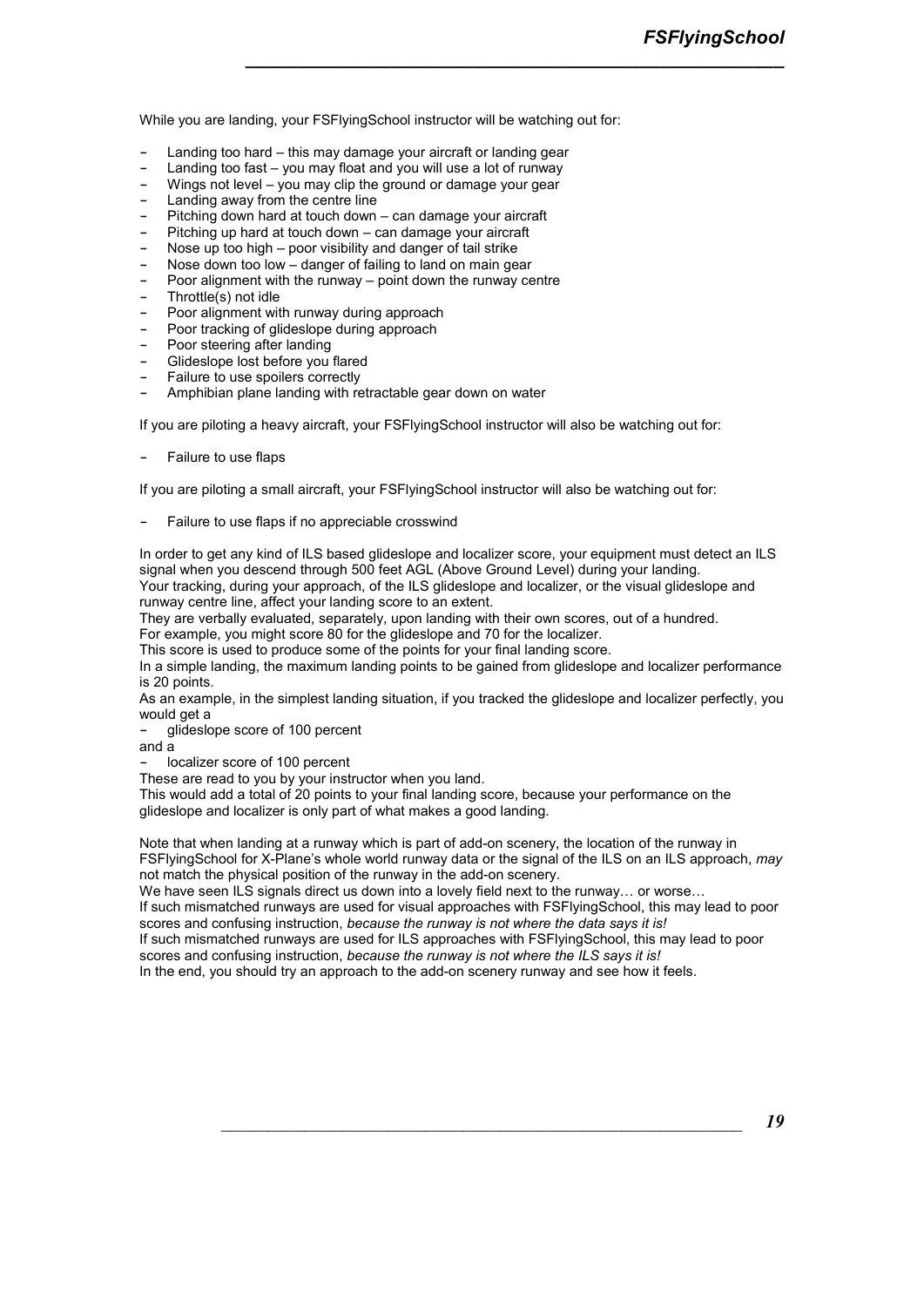### *General aspects of good airmanship*

While you are out there flying, your FSFlyingSchool instructor will be watching out for:

*\_\_\_\_\_\_\_\_\_\_\_\_\_\_\_\_\_\_\_\_\_\_\_\_\_\_\_\_\_\_\_\_\_\_\_\_\_\_\_\_\_\_\_\_\_\_\_\_\_\_\_\_*

- **-** Airspeed too low risking stalls
- **-** Ballooning during landing needs practice
- **-** Exceeding flap speeds your flaps may be damaged
- **-** Exceeding gear speed your landing gear may be damaged
- **-** Exceeding maximum speed you may damage the aircraft
- **-** Excessive G forces your passengers will feel rather unwell
- **-** Excessive speed at low altitude may result in loss of licence or worse
- **-** Excessive speed during approach reduce speed earlier
- **-** Flaps not down on time plan your landing next time
- **-** Narrowly missed obstacles plan your safety altitudes
- **-** Narrowly missed tail strike watch your pitch: could be very bad
- **-** Nose held too high spilt drinks and worried expressions
- **-** Nose held too low we're not on a combat mission
- **-** Poorly coordinated turns use the rudder correctly
- **-** Poorly trimmed aircraft trimmers are there to help: use them
- **-** Rapid descent dangerous and uncomfortable
- **-** Rough pitch control feels like a rollercoaster
- **-** Rough turns your passengers will spill their drinks and have a pain in their necks
- **-** Stalls in a word: dangerous
- **-** Steep banking save your aerobatic flying for some other time
- **-** Wings not level near ground danger of clipping a wing or damaging your gear

### *Miscellaneous Instructor Checks*

Your instructor will expect spoilers to be retracted and thrust reversers to be disengaged at the appropriate times.

### *Factors which affect your score*

Your FSFlyingSchool instructor will make adjustments to your basic score based on the following criteria:

*If your score was already good then:* 

**-** Aircraft weight

FSFlyingSchool generally considers heavier aircraft to be more demanding to fly than smaller machines. As a result, your score is increased in proportion to the weight of your aircraft. Flying the heavies has its rewards.

**-** Aircraft speed

Faster aircraft are considered by FSFlyingSchool to be to be more demanding to fly than slower aircraft and therefore your score is increased in proportion to the speed of your aircraft. If you can handle it, speed matters.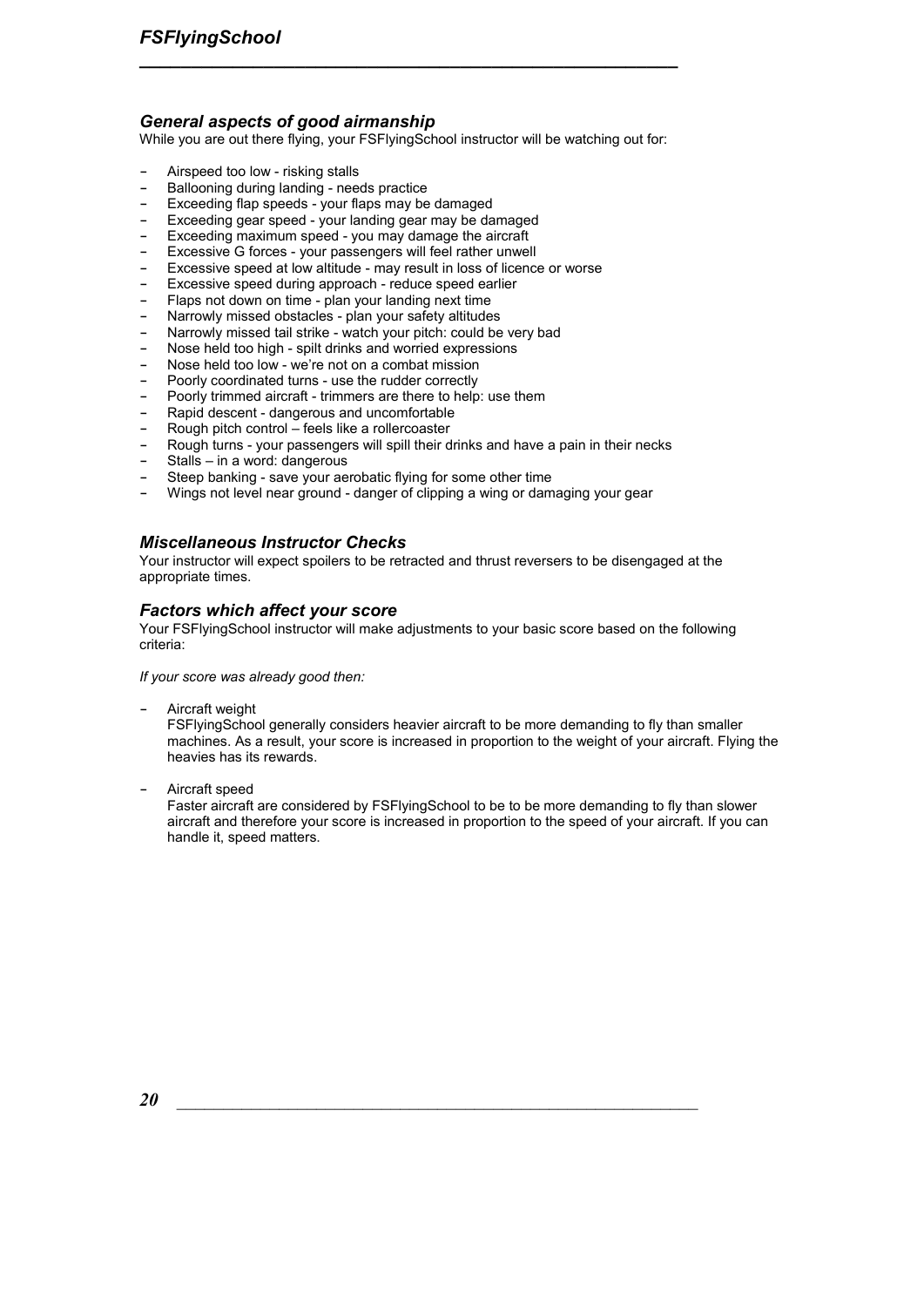**-** Wind

If you have flown in a wind which is greater than 4 knots and which was more than 20 degrees deflected from the runway heading at landing, your score is increased in proportion to the strength of the wind. The nastier the crosswind, the higher your score will be.

*\_\_\_\_\_\_\_\_\_\_\_\_\_\_\_\_\_\_\_\_\_\_\_\_\_\_\_\_\_\_\_\_\_\_\_\_\_\_\_\_\_\_\_\_\_\_\_\_\_\_\_\_*

**-** Visibility

When flights are flown in less than 1 mile visibility, your score is increased in inverse proportion to the visibility. When visibility gets very low, your score can get very high.

#### *Regardless of your score:*

**-** Autopilot

If an autopilot is engaged for a total of more than 10 seconds during the flight, your score is reduced by 33%, unless in cruise mode and in a light aircraft above 1000 feet AGL or a heavy aircraft above 5000 feet AGL.

Keep in mind that this can still produce excellent scores if you are flying a challenging aircraft in difficult conditions.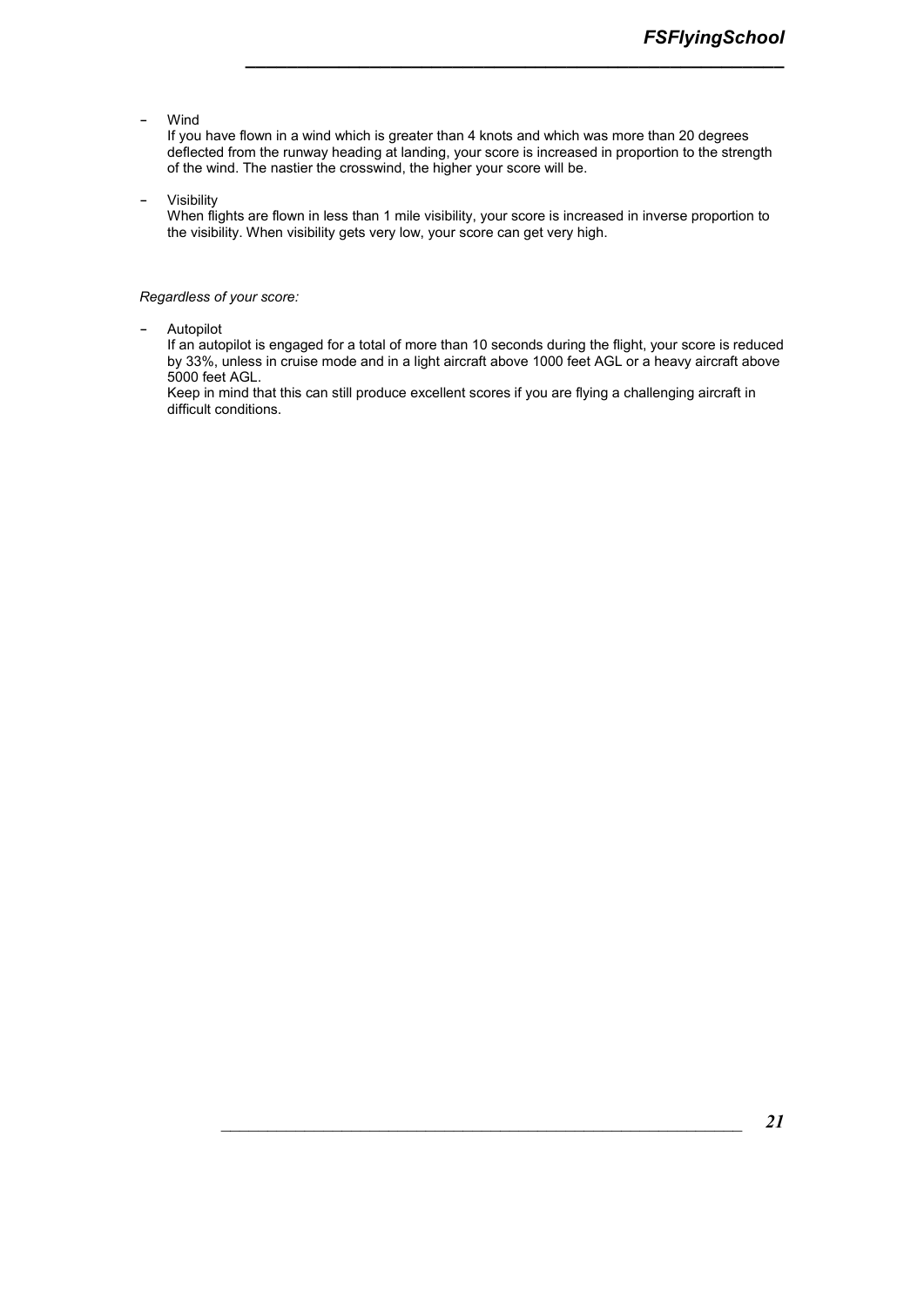### *Visual Approaches*

If an aircraft's NAV1 radio is tuned to the destination runway's Instrument Landing System (ILS) frequency, FSFlyingSchool uses the ILS to measure the pilot's adherence to the glideslope (vertical) and localizer (horizontal) signals from the destination runway. This provides an extremely accurate measure of how closely the pilot is following the correct approach to landing.

*\_\_\_\_\_\_\_\_\_\_\_\_\_\_\_\_\_\_\_\_\_\_\_\_\_\_\_\_\_\_\_\_\_\_\_\_\_\_\_\_\_\_\_\_\_\_\_\_\_\_\_\_*

Alternatively, FSFlyingSchool also supports landings at airfields which do not have an ILS, or landing at runways which have ILS, but without using ILS.

**FSFS-Tip** To get set for a visual approach, you must be **lined up with the runway you intend to land at** and that runway **must be in front of you as you descend through 500 feet above ground level in landing mode** on your final approach. If you do not do this, your instructor won't know where you are going and you should perform a missed approach (climb and circle back to the runway once more) and try it again.

Remember:

**- In FSFlyingSchool's landing mode** 

**- Lined up with the runway you intend to land at** 

**- Runway in front of you as you descend through 500 feet above ground level** 

If FSFlyingSchool has information for a visual approach to the destination airport, but an ILS is detected (because NAV1 is tuned to it), it will use the ILS to evaluate the landing and will not use the visual approach information **even if you land on another runway which is not the one with the ILS signal**. **So.. don't do this!**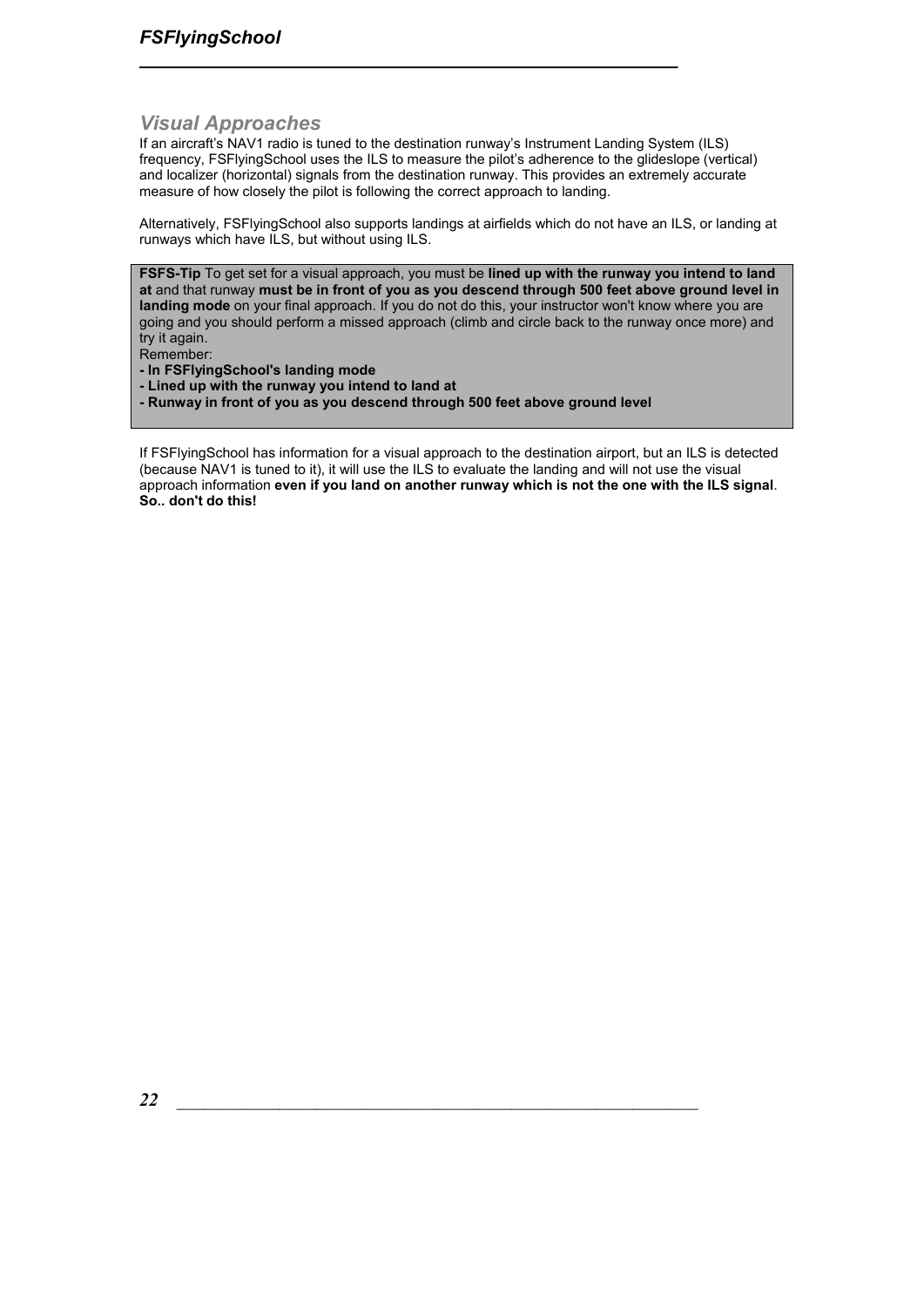### *Circuits*

Your FSFlyingSchool instructor is always ready to help you practice flying circuits around your favourite airports. This version of FSFlyingSchool supports left hand circuits only. Circuits are not supported in heavy aircraft.

*\_\_\_\_\_\_\_\_\_\_\_\_\_\_\_\_\_\_\_\_\_\_\_\_\_\_\_\_\_\_\_\_\_\_\_\_\_\_\_\_\_\_\_\_\_\_\_\_\_\_\_\_*

FSFlyingSchool instructors will not evaluate circuits until the pilot has proven basic proficiency at flying and landing the aircraft. A Landing Score above 70 and a Flight Score above 80 must be achieved before circuits can be flown with FSFlyingSchool.



If you wish to fly a circuit, you should get into position, ready for take off on your departure runway, located at the point you intend to *land* and which will also be used for reference in turning from Downwind onto Base. Make sure you are lined up exactly with the runway centre line. NAV1 OBS should be set to the runway heading.

At this point, press [Ctrl-Shift-Space] to let your FSFlyingSchool instructor know you wish to fly circuits. If you have already achieved the required Landing and Flight scores, this will place you into *FSFS Circuit Mode* which will mean your FSFlyingSchool instructor will treat your flight as a circuit. You can exit this mode at any time by pressing [Ctrl-Shift-Space].

FSFlyingSchool records your *exact position* on the runway when you enter *FSFS Circuit Mode.* This is your *Circuit Reference Point.* FSFlyingSchool compares this to your position when you are flying the Downwind leg in order to determine when you should turn onto Base. This is normally done when this reference point is in the *8 o'clock* position (behind you over your left shoulder). If you pass this point, your FSFlyingSchool instructor will remind you to make the turn.

Once you lift off, your FSFlyingSchool instructor will announce that you are flying a circuit and give you a general guideline of how to fly each leg of your circuit as you enter it. If you wander from the basic parameters of the circuit, this will cost you points and your FSFlyingSchool instructor will give you tips on how to correct your mistakes.

Should you decide you would rather not continue flying a circuit, simply press [Ctrl-Shift-Space] to cancel *FSFS Circuit Mode,* but think first, because once you cancel your circuit, you cannot start a new one unless you are on the ground in *Taxi Mode* or *Take off Mode*.

FSFlyingSchool circuit legs reflect the current stage of your circuit; they are:

- **-** *Upwind*
- **-** *Crosswind*
- **-** *Downwind*
- **-** *Base*
- **-** *Final*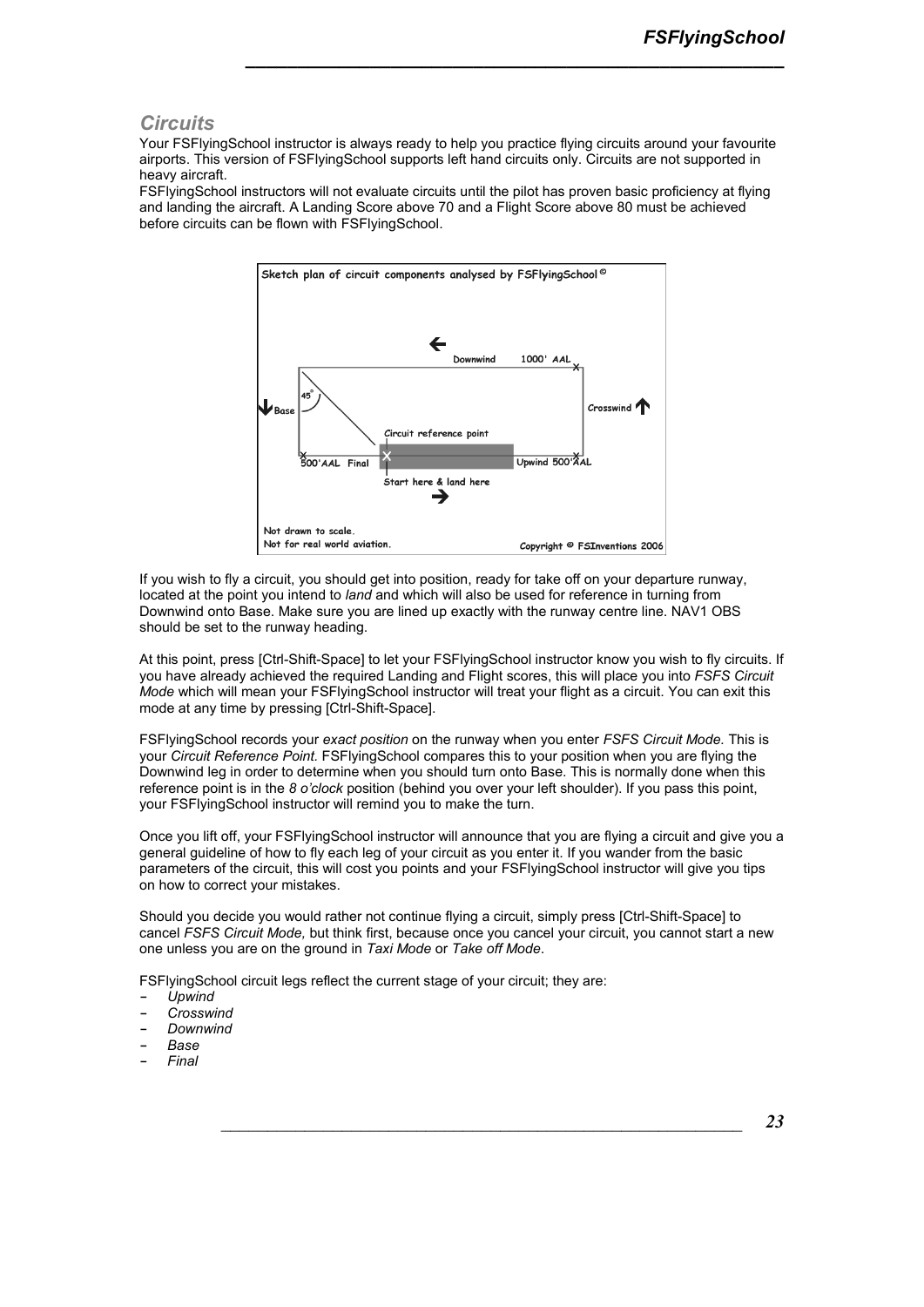Your FSFlyingSchool instructor will evaluate your flight depending on the circuit leg you are currently on. Unlike FSFlyingSchool *flight modes*, you do not need to tell your FSFlyingSchool instructor which leg of your circuit you are on; your instructor will determine that.

*\_\_\_\_\_\_\_\_\_\_\_\_\_\_\_\_\_\_\_\_\_\_\_\_\_\_\_\_\_\_\_\_\_\_\_\_\_\_\_\_\_\_\_\_\_\_\_\_\_\_\_\_*

Circuit legs are arranged in the sequence they naturally occur in real flights. You begin on the runway, take off into the upwind leg, turn onto crosswind, turn onto downwind, turn onto base and ultimately turn onto final. Landing ends your circuit.

When flying a circuit you should concentrate on the following points:

- **-** Note exactly where you were when you entered *FSFS Circuit Mode.* This is your *Circuit Reference Point.* An effective method of orientation is to switch to an overhead view in X-Plane. Make certain you know exactly where you are on the runway.
- **-** Carefully check that your heading indicator is set to the correct heading. Note that you may need to reset this *during* flight.
- **-** Note the runway heading. The path of your circuit will be based on this. You may wish to set your autopilot heading bug (if available) to the runway heading as a reminder.
- **-** Note the altitude of the *airfield*. You must be aware of your Above Airfield Level (AAL) during your circuit. Your instructor will talk to you in terms of your altitude above the airfield during the circuit. This is unlikely to be the same as the altitude above sea level.
- **-** After lifting off, climb smartly to 500 feet AAL while maintaining a track extending from the runway centreline.
- **-** At 500 feet AAL make a climbing turn Crosswind onto a track which is at 90 degrees to the runway heading.
- **-** At 1000 feet AAL make a level turn Downwind onto a track which is parallel to the runway and maintain this altitude.
- **-** When the *Circuit Reference Point* is in the *8 o'clock* position (behind you over your left shoulder), make a descending turn onto Base on a track which is at 90 degrees to the runway heading. Press *NumberPad1* key for a quick peek over your left shoulder.
- **-** When ready, make a descending turn onto Final on a track which leads straight down the runway centre line. Plan to arrive on final while still at least 500 feet AAL.
- **-** Land on the runway within 300 feet of your *Circuit Reference Point.*
- **-** You must achieve a *landing score* of at least 50 in order to get a *circuit score.*
- **-** Circuit legs must be flown within the following limits to qualify as a real circuit:

| Leg       | <b>Minimum Duration</b> | <b>Maximum Duration</b> |
|-----------|-------------------------|-------------------------|
| Upwind    | 20 seconds              | 6 minutes               |
| Crosswind | 20 seconds              | 6 minutes               |
| Downwind  | 30 seconds              | 6 minutes               |
| Base      | 05 seconds              | 6 minutes               |
| Final     | 10 seconds              | 6 minutes               |

**-** When flying a circuit, keep in mind that your instructor is evaluating how well you are following the correct *ground track* for the circuit. This can be very difficult to achieve with a good crosswind – can you do it?

### *Airmanship Challenge*

A short sharp test of your flying skills is never far away with the FSFlyingSchool Airmanship Challenge. With your autopilot off, simply press [Ctrl-Shift-C] at any time while in *Cruise Mode* and after a few seconds your FSFlyingSchool instructor will test your ability to maintain a randomly selected combination of:

| Maintain                   |  |
|----------------------------|--|
| Altitude or Vertical Speed |  |
| Heading                    |  |
| <b>Indicated Airspeed</b>  |  |
| <b>Bank Angle</b>          |  |

You will quickly learn that this is relatively easy when flying straight and level, but becomes much harder when flying, for example, in a steeply banked climbing turn.

Any use of the autopilot during the test will cancel the test and result in a score of zero.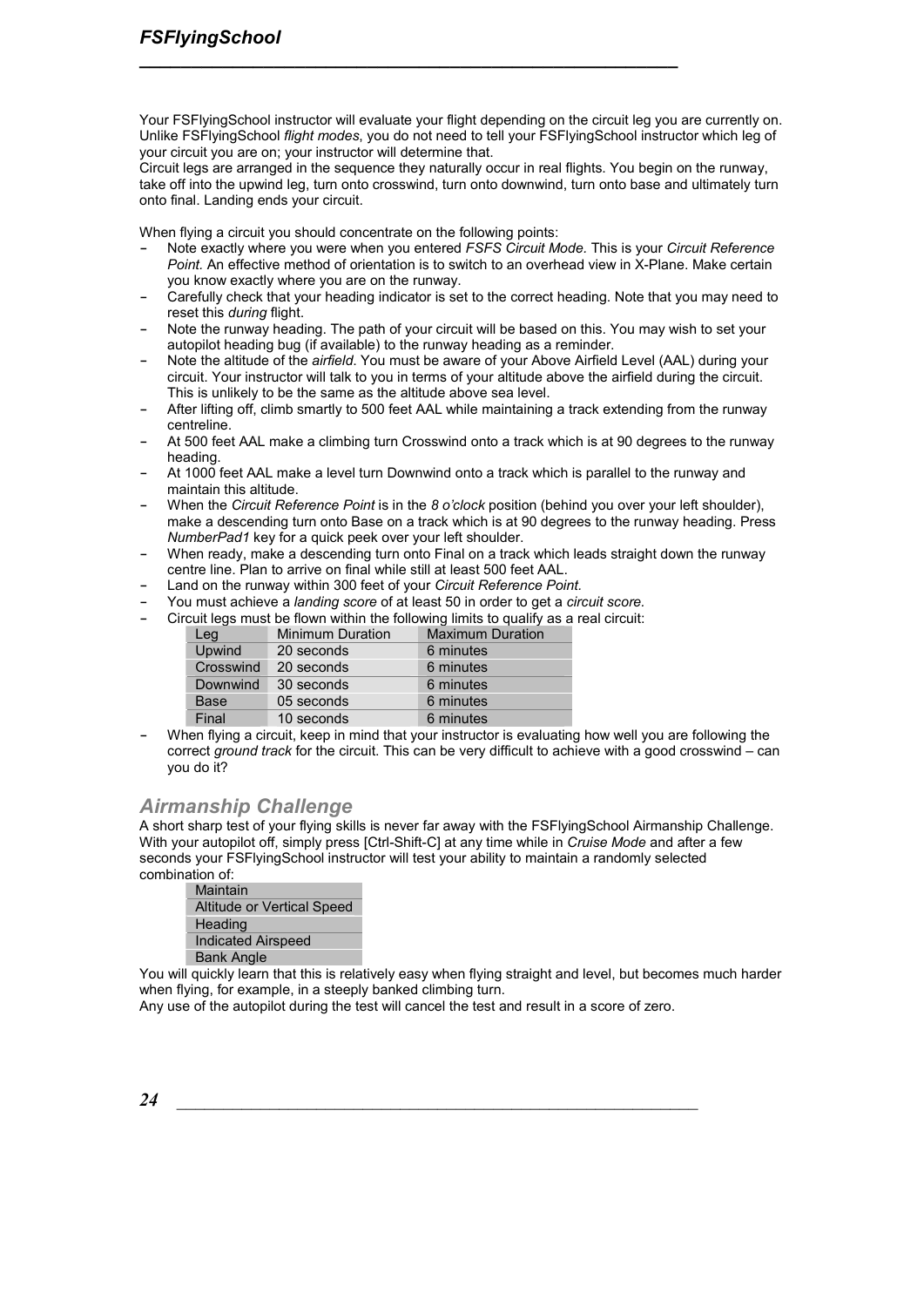### *Adding Support for Extra Aircraft*

In order to get the most out of FSFIyingSchool, each aircraft needs its own data, stored in an FSFlyingSchool aircraft data file. FSFlyingSchool comes with its own data files for several of the X-Plane 10 community's favourite aircraft. These files all have the extension (file type) of '.FSR' If you wish to fly an aircraft, but have no FSFlyingSchool aircraft data file for it, check the FSFlyingSchool.com website, as new aircraft data is often added. If you find the file for the aircraft you want simply download it from the website and follow the instructions in this manual headed *"Adding Aircraft by Installing New FSR Files".* 

*\_\_\_\_\_\_\_\_\_\_\_\_\_\_\_\_\_\_\_\_\_\_\_\_\_\_\_\_\_\_\_\_\_\_\_\_\_\_\_\_\_\_\_\_\_\_\_\_\_\_\_\_*

As you explore the skies with FSFlyingSchool, you will occasionally decide to fly an aircraft which currently has no corresponding FSFlyingSchool data file. You can be the first person to create one!

Each aircraft has its own FSR file, bearing the aircraft's X-Plane '.ACF' file name and preceded by the prefix 'xp'.

For example, the FSFlyingSchool file to match the plane: c400.acf would be **xp**c400**.fsr**

The aircraft FSR files are all in the FSFlyingSchool **Aircraft** folder.

In order to add a new aircraft to FSFlyingSchool:

**1.** Collect all the data you can about the aircraft in question. An obvious place to start is any X-Plane 10 reference file or X-Plane 10 checklist file supplied by the publishers of the simulated aircraft.

**2.** FSFlyingSchool stores user created data in 'FSU' files and you are about to create one. FSU files contain *User Specified Data* for aircraft flown in FSFlyingSchool.

**3.** Go to the FSFlyingSchool **Aircraft** folder on your PC and make a *copy* of the file: xpYourPlaneFilenameHere.fsu

**4.** Change the name of the file to match the name of the .ACF file for the airplane you wish to add, for example: If you wanted to add support for a plane called: Spitfire.acf you would need to copy xpYourPlaneFilenameHere.fsu and create a file called:

**xp**Spitfire**.fsu** Open that file using Windows Notepad.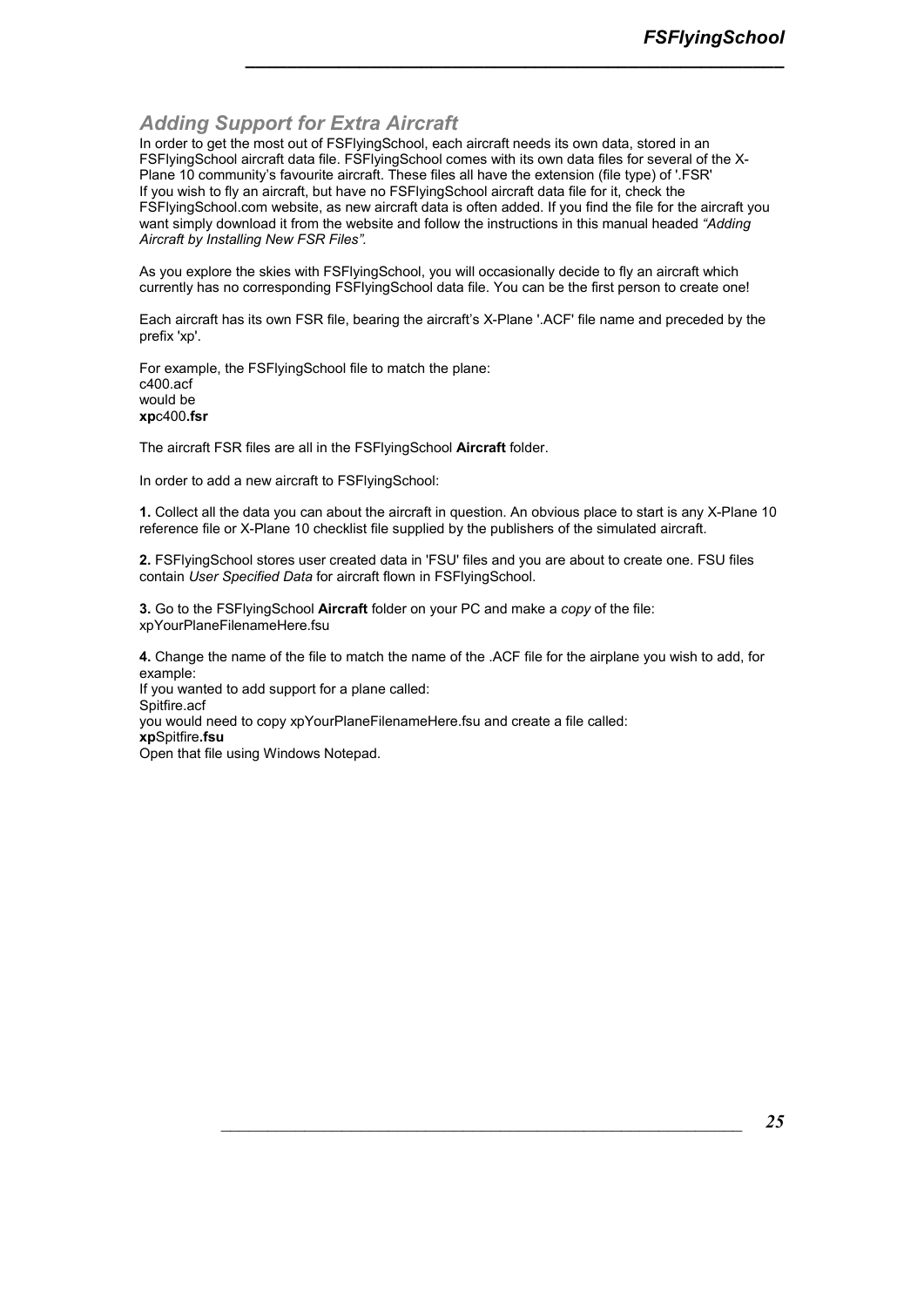**5.** Enter all relevant data into the IAS Data, Flap positions, Flap speeds etc.

*\_\_\_\_\_\_\_\_\_\_\_\_\_\_\_\_\_\_\_\_\_\_\_\_\_\_\_\_\_\_\_\_\_\_\_\_\_\_\_\_\_\_\_\_\_\_\_\_\_\_\_\_*

[flaps.0]

**flaps-position.1**=0 *(if the plane has flaps put the first setting in degrees here - otherwise zero)*  **flaps-position.2**=0 *(if the plane has flaps put the second setting in degrees here - otherwise zero) (and you can identify up to 7 more flap settings)* 

[reference speeds]

**IASTooFastForFlaps0**=0 *(if the plane has flaps put the first flaps speed here - otherwise zero)* **IASTooFastForFlaps1**=0 *(if the plane has flaps put the second flaps speed here - otherwise zero) (and you can identify up to 7 more flap speeds)* 

**IASStallCruise**=0 *(put the stall speed with flaps up here)* **IASStallLanding**=0 *(put the stall speed in landing configuration here)* **MaxGearExtension**=0 *(put the maximum gear extension speed here - otherwise zero)* 

[misc settings] **RetractableGear**=0 *( put the number 1 here if true - otherwise zero)*  **FlapsDownDuringTaxi**=0 *( put the number 1 here if true - otherwise zero)* **Spoilers**=0 *( put the number 1 here if true - otherwise zero)* **FloatPlane**=0 *( put the number 1 here if true - otherwise zero)*

You should only set values for the fields that are already there - if you add new lines or fields, they will cause the file not to function. Once this has been done, save the FSU file you have created in the FSFlyingSchool **Aircraft** folder.

You are now ready to *connect* FSFlyingSchool to X-Plane 10 and fly that aircraft with FSFlyingSchool using the *User Specified Data.* 

FSFlyingSchool will remember that you want to fly *this* aircraft with your own *User Specified Data.* 

*You will not be able to submit your scores to the FSFlyingSchool website* when flying with *User Specified Data*, but you will have your performance scored and evaluated by your FSFlyingSchool instructor as you fly, and the results recorded in your FSFlyingSchool log book.

If you want to submit your scores to the FSFlyingSchool website when flying with this aircraft, share your work by posting the FSU file you created to the FSFlyingSchool Forum. We will check it out and add it to the FSFlyingSchool FSR aircraft accessible from our web site and forum. You can then download the FSR file and fly the aircraft using that instead of the FSU file. To install the FSR file, see *Adding Aircraft by Installing New FSR Files* in this manual.

### *Sources for more X-Plane 10 Aircraft*

The following excellent aircraft publishers, with whom we are *not* associated commercially, kindly donated aircraft during the development of FSFlyingSchool for X-Plane 10:

*Shade Tree Micro Aviation* http://shadetreemicro.com/ *Wilson Aircraft* http://forjets.netfirms.com/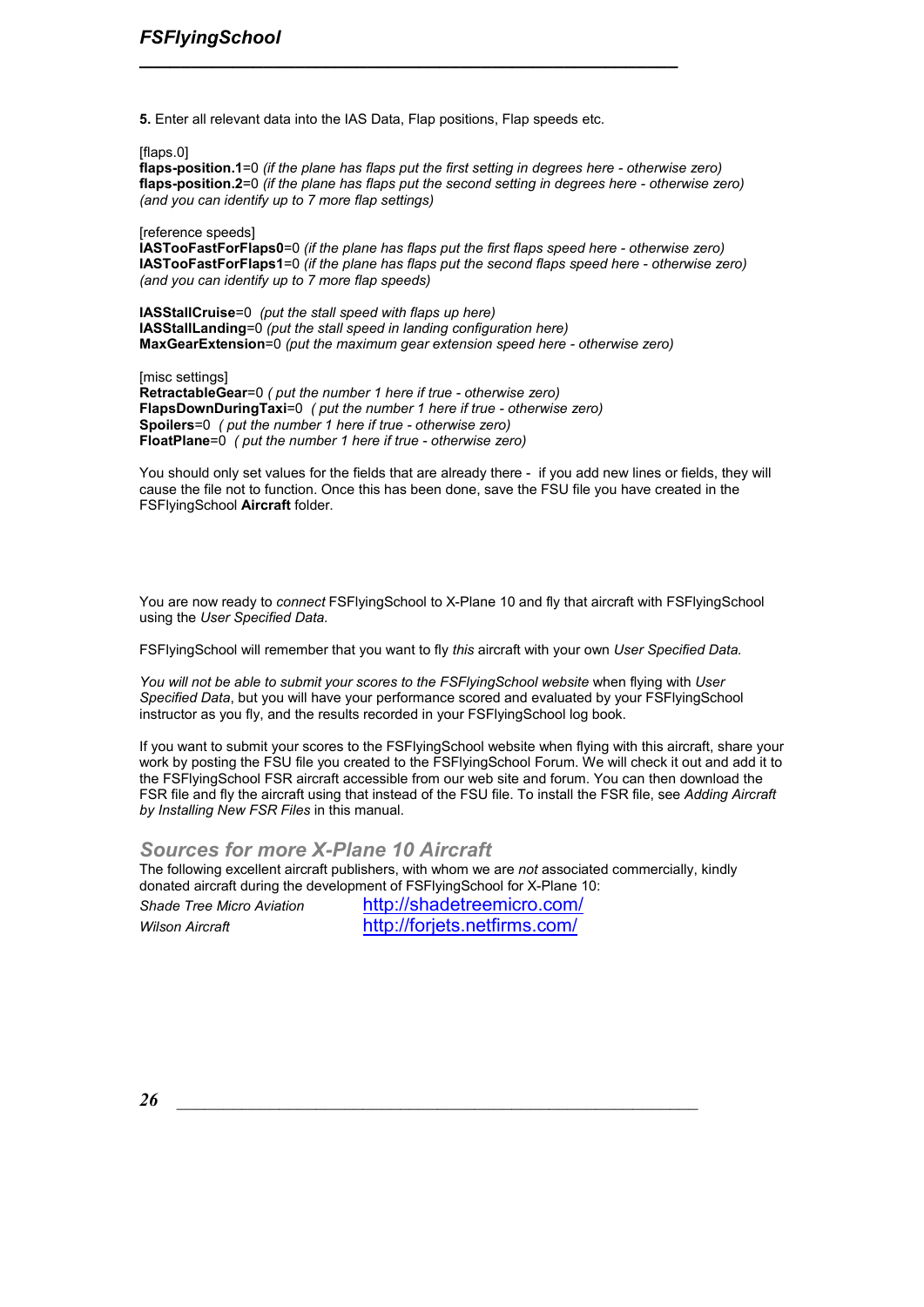### *Adding Aircraft by Installing New FSR Files*

New FSFlyingSchool aircraft data (FSR) files are always becoming available from the FSFlyingSchool.com website. These files allow you to add new aircraft data without having to collect and enter it into an FSU file.

*\_\_\_\_\_\_\_\_\_\_\_\_\_\_\_\_\_\_\_\_\_\_\_\_\_\_\_\_\_\_\_\_\_\_\_\_\_\_\_\_\_\_\_\_\_\_\_\_\_\_\_\_*

In order to install new aircraft FSR files into FSFlyingSchool: Place the new FSR file into the FSFlyingSchool **Aircraft** folder on your PC.

Note that the FSR file for the aircraft must bear the same file name as that of the .ACF aircraft file in X-Plane 10, but with the prefix 'xp'.

For example, the FSFlyingSchool file to match the plane: c400.acf would be **xp**c400**.fsr**

You are now ready to *connect* to X-Plane 10 and fly that aircraft with FSFlyingSchool. FSFlyingSchool will henceforth use the FSR file, which contains the aircraft data, by default.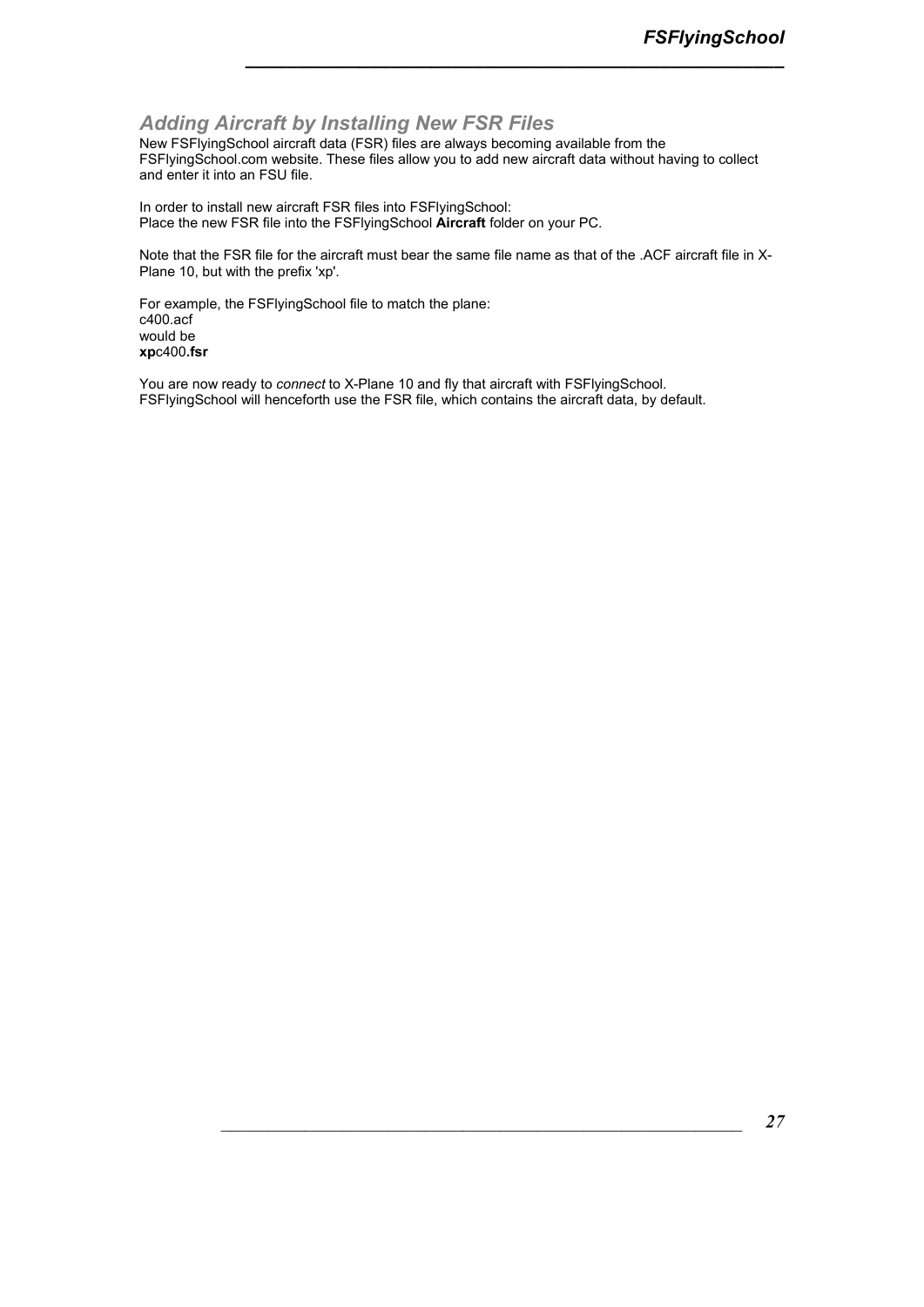### *Location Triggered Sounds*

FSFlyingSchool enhances your immersion in the simulation by playing files that depend on your location. These files are played when you are within a specific distance of the latitude and longitude coordinates contained in the filename of the associated sound file. For example, the file

*\_\_\_\_\_\_\_\_\_\_\_\_\_\_\_\_\_\_\_\_\_\_\_\_\_\_\_\_\_\_\_\_\_\_\_\_\_\_\_\_\_\_\_\_\_\_\_\_\_\_\_\_*

"N52\_28\_46#E13\_23\_29 [Berlin Tempelhoff].wav" will play when you are close to Berlin Tempelhoff airport.

Files with the prefix "LANDED#" will play only when a landing takes place in the specified region, not merely when flying over it. For example the file:

"LANDED#N41\_58#W87\_54 [Chicago OHare].wav" will play when you land at Chicago O'Hare airport.

Files defined in degrees (with no minutes) are triggered within that exact area. Files defined in minutes are triggered if the pilot is within +/- 2 minutes. Files defined in fractions of minutes are triggered if the pilot is within +/- 0.02 minutes.

We have included several files which will play as you explore the world with FSFIyingSchool. You can add your own 'location' files to be played when you fly over some of your favourite places using these simple steps:

**1.** Record the file you wish to play at the location you have chosen. Use Windows own *Sound Recorder* program (often found under the Start Menu-Programs-Accessories-Entertainment menu), or a specialized sound editor if you prefer. Be sure to save the file in the following format:

*Microsoft PCM 11.025 kHz, 8 Bit, Mono* 

Make sure you trim off any unnecessary silence at the start and end of the recording. Keep the recording fairly short or it may clash with the other things happening during your flight with FSFlyingSchool.

**2.** Save your recorded file in your FSFlyingSchool for X-Plane **Locations** folder. The filename must follow this format:

| N52_28_46#E13_23_29 [Berlin Tempelhoff] wav |                                          |
|---------------------------------------------|------------------------------------------|
|                                             |                                          |
|                                             | Latitude # Longitude Reference Name .wav |

Note that the latitude and longitude are given in degrees and minutes.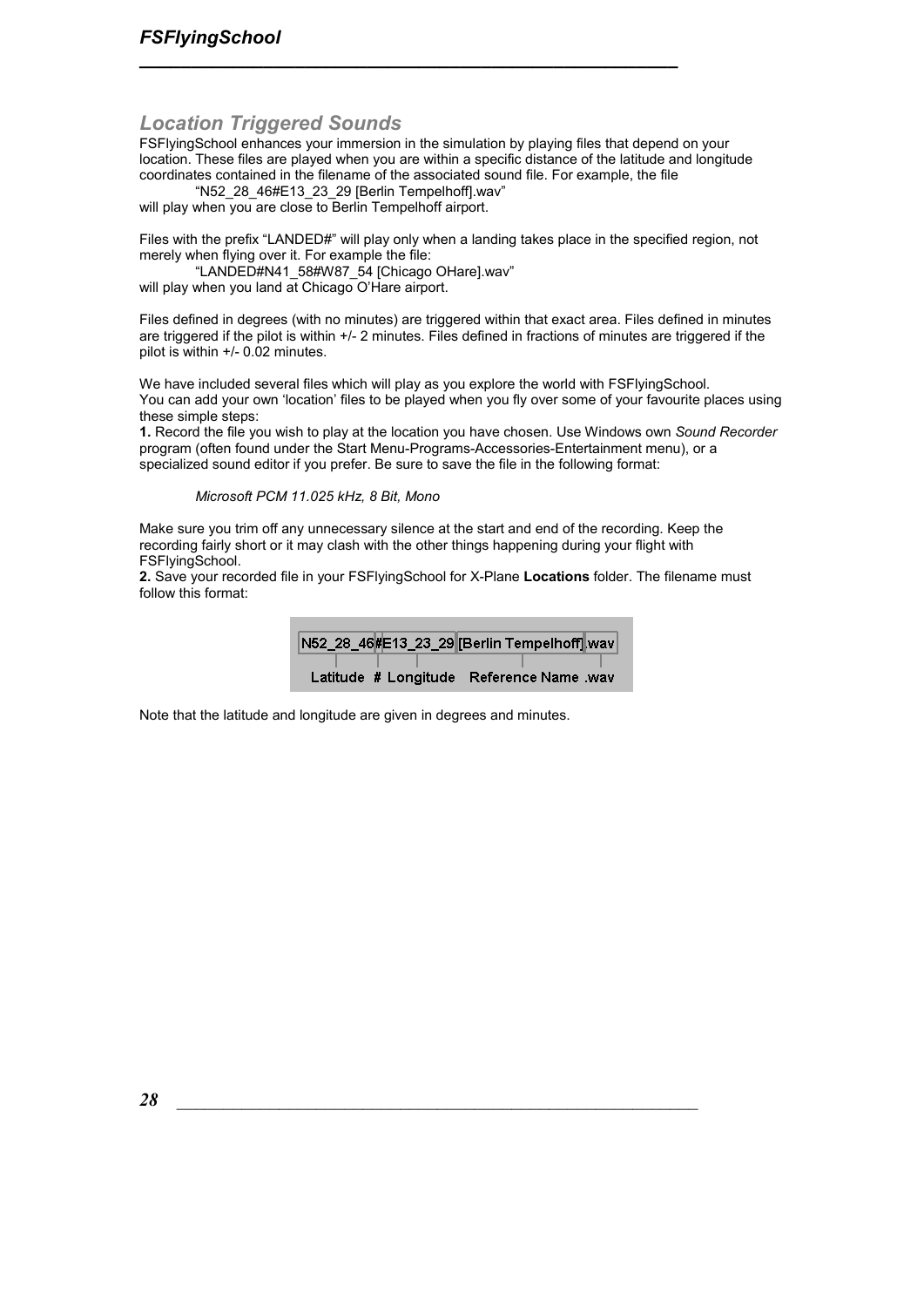*Flying FSFlyingSchool – help us build the add-on you want!*  The most important thing you can do, of course, is take to the skies with FSFlyingSchool!

Be sure to start with landings and very short flights first so that you fully understand how FSFlyingSchool behaves before investing your time in long flights or demanding circuits.

*\_\_\_\_\_\_\_\_\_\_\_\_\_\_\_\_\_\_\_\_\_\_\_\_\_\_\_\_\_\_\_\_\_\_\_\_\_\_\_\_\_\_\_\_\_\_\_\_\_\_\_\_*

Why not try out a range of different types of flights and report the results back to us? Try flights with a variety of: weather; times of day; hemispheres; durations; VFR and IFR; ILS and visual approaches.

Try flights with unusual parameters such as bad weather and even just plain bad flying!

At the end of each session you fly, you can submit your account of your experience with FSFlyingSchool to the FSFlyingSchool forum at: http://www.fsflyingschool.com/forum/ We'd like to hear:

- What you did - you can be brief because your log book (see below) will provide us with a lot of data.

- What you liked.
- What you did not like.
- Your suggestions.
- Error messages.
- Incorrect behavior or information.
- Performance problems.

In addition we would like to see any files you may have created yourself for: WAV – Location files WAV – Landing files BMP/GIF/JPG – Pilot image files

*Thanks – we look forward to hearing about your flights with FSFlyingSchool!*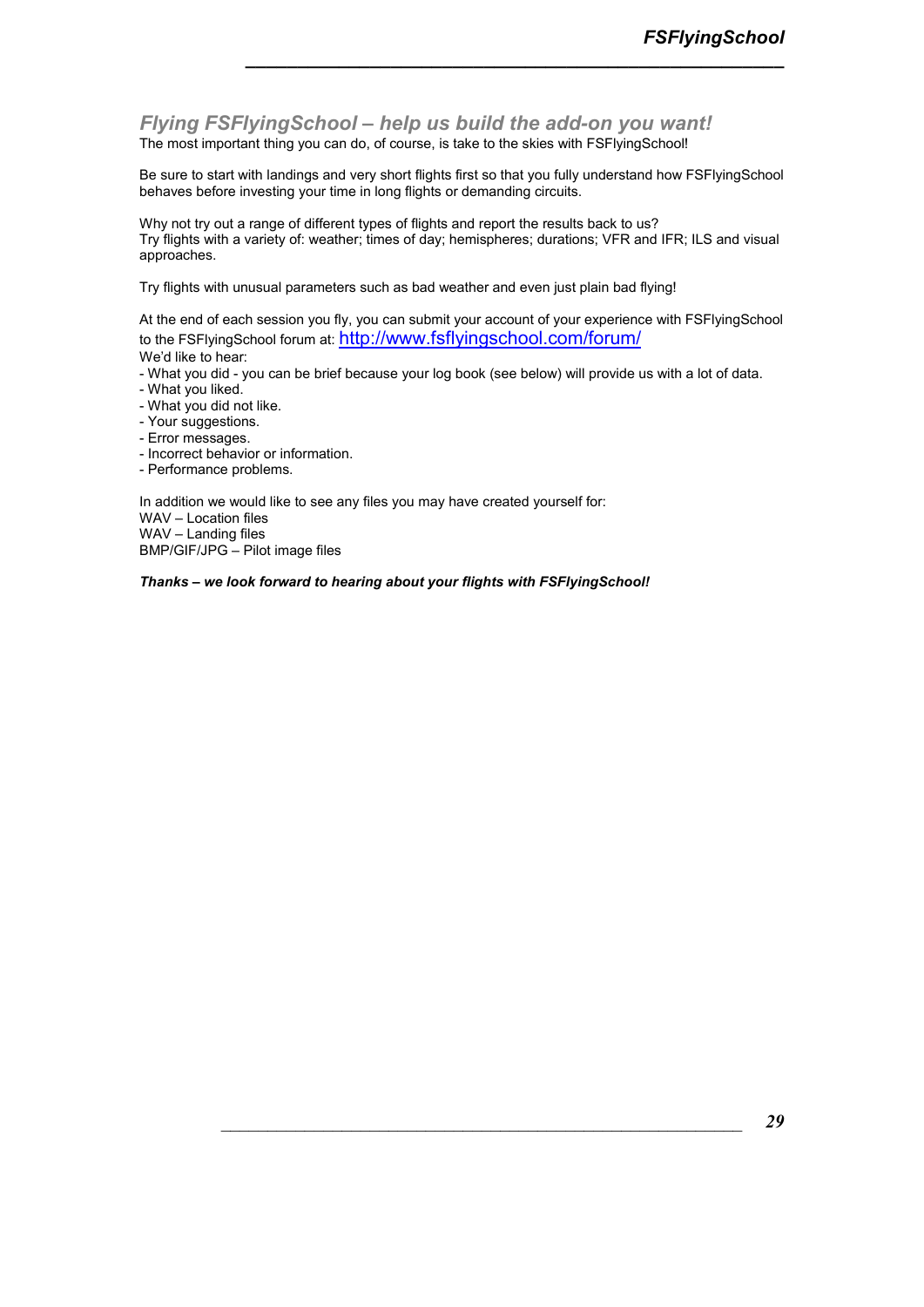### *Notes from the designer*

You will get the most out of FSFlyingSchool if you read this manual and you handle your aircraft realistically. By this, we mean that you fly in such a manner that your passengers are neither ill nor terrified at the end of the flight and the aircraft is still in good shape.

*\_\_\_\_\_\_\_\_\_\_\_\_\_\_\_\_\_\_\_\_\_\_\_\_\_\_\_\_\_\_\_\_\_\_\_\_\_\_\_\_\_\_\_\_\_\_\_\_\_\_\_\_*

FSFlyingSchool is about airmanship, the handling of the plane. It is not about checklists or operating the FMC. You can still do this, (we do), but this is not the reason we built this add-on. We want virtual pilots to think about what they are doing to themselves, their passengers, their aircraft, ATC and the traffic they are sharing the virtual skies with.

It can be very easy to get reasonable landing, flight, circuit and airmanship challenge scores when flying a simple plane in dead calm weather... but where's the challenge in that? Set up a nasty gusting crosswind at your destination, lower the visibility at the airfield. This is where your scores can really get good!

One of our guiding principals at FSFlyingSchool is that we create products which can be enhanced and extended by us, by you and by the flight simulation community at large. As a result, FSFlyingSchool allows us, you and them to add:

- Location ambience sound files
- Landing ambience sound files

...so try creating some of your own – there's nothing quite so rewarding as creative play!

Finally, we thought you might like to hear about some of the enhancements we are considering for FSFlyingSchool.

We have a very active forum and these ideas are discussed there passionately. Many ideas suggested by fans have already been added to the software!

- Monitoring pilot's performance based on the changing factors which affect use of flaps, approach speeds, etc, such as current pressure, current temperature and current aircraft weight.

- Support for SIDs & STARs
- Support for helicopters
- Support for gliders
- Support for aerobatic and combat flying
- Touch and go landings
- Right handed circuits

Good luck with your flights and have fun!

- Jeff Preston November 2012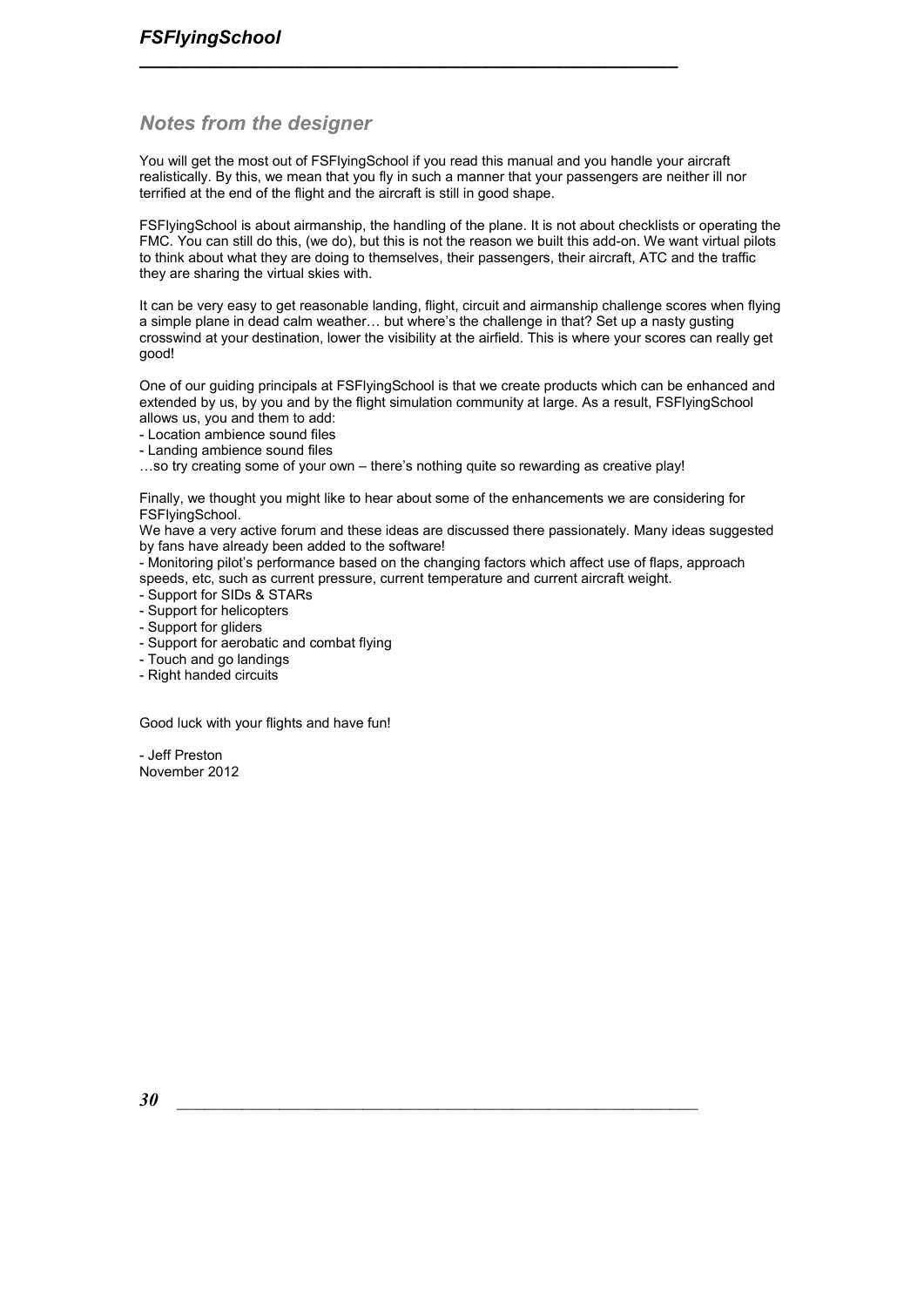### *Troubleshooting*

### **FSFlyingSchool Forum**

Check the FSFlyingSchool Forum: [www.FSFlyingSchool.Com/Forum] Whatever difficulty you may experience, others may be able to help. If you got some results into your log book (you didn't merely fly for a few seconds or wreck or crash the aircraft) you can send us the following files from the **PilotRoster** 

*\_\_\_\_\_\_\_\_\_\_\_\_\_\_\_\_\_\_\_\_\_\_\_\_\_\_\_\_\_\_\_\_\_\_\_\_\_\_\_\_\_\_\_\_\_\_\_\_\_\_\_\_*

folder

.PLT file (your pilot configuration file) .HTM file (your pilot's FSFlyingSchool log book file) .CSV file (raw debugging data useful to us at FSFlyingSchool)

For example, if you had created a pilot called Sebastian, then we would like you to send us: PilotRoster\Sebastian.plt

PilotRoster\Sebastian.htm PilotRoster\Sebastian.csv

### **Application Priority**

Windows applications can have their *Priority* configured higher than normal. This means they are taking an unusually large amount of the PC's processing power for themselves, at the expense of other applications running on that PC.

FSFlyingSchool should not be used when applications on the same PC have a Windows *Priority* set other than at normal.

The most likely effect of having an application, such as X-Plane, with its priority set higher than normal is that FSFlyingSchool's instructor's voice will seem to lag behind the events which are occurring. This can be simply solved by making other applications on the PC run with normal priority. To change the priority of an application back to normal, please consult Microsoft's technical help literature or their help on the Web.

#### **Controllers are Recommended**

Flying smooth, realistic flights with splendid landings is a lot easier, in our opinion, with good flight controls. If you can get hold of them, use a joystick or yoke. If you have funding to spare, get a throttle and rudder pedals. These make a huge difference in smooth aircraft control and of course in your own immersion in the simulation.

### *Footnotes*

- **-** Note that if FSFlyingSchool's shortcut keys conflict with your add-on, you will often be able to change the key assignments in the add-on to something which does not conflict with FSFlyingSchool.
- **-** FSFlyingSchool detects transponder emergency settings and displays them as text.
- **-** FSFlyingSchool detects COM1 emergency frequency and displays it as text.
- **-** Pressing Ctrl Shift B provides handy data to the pilot who wants to know current: AGL (above ground level), ground altitude and also displays the count of errors (if any) that the instructor has noted in this flight. To the sharp eyes of these instructors, flying the wrong way for half a second counts as an error so these can add up fast!

**- -**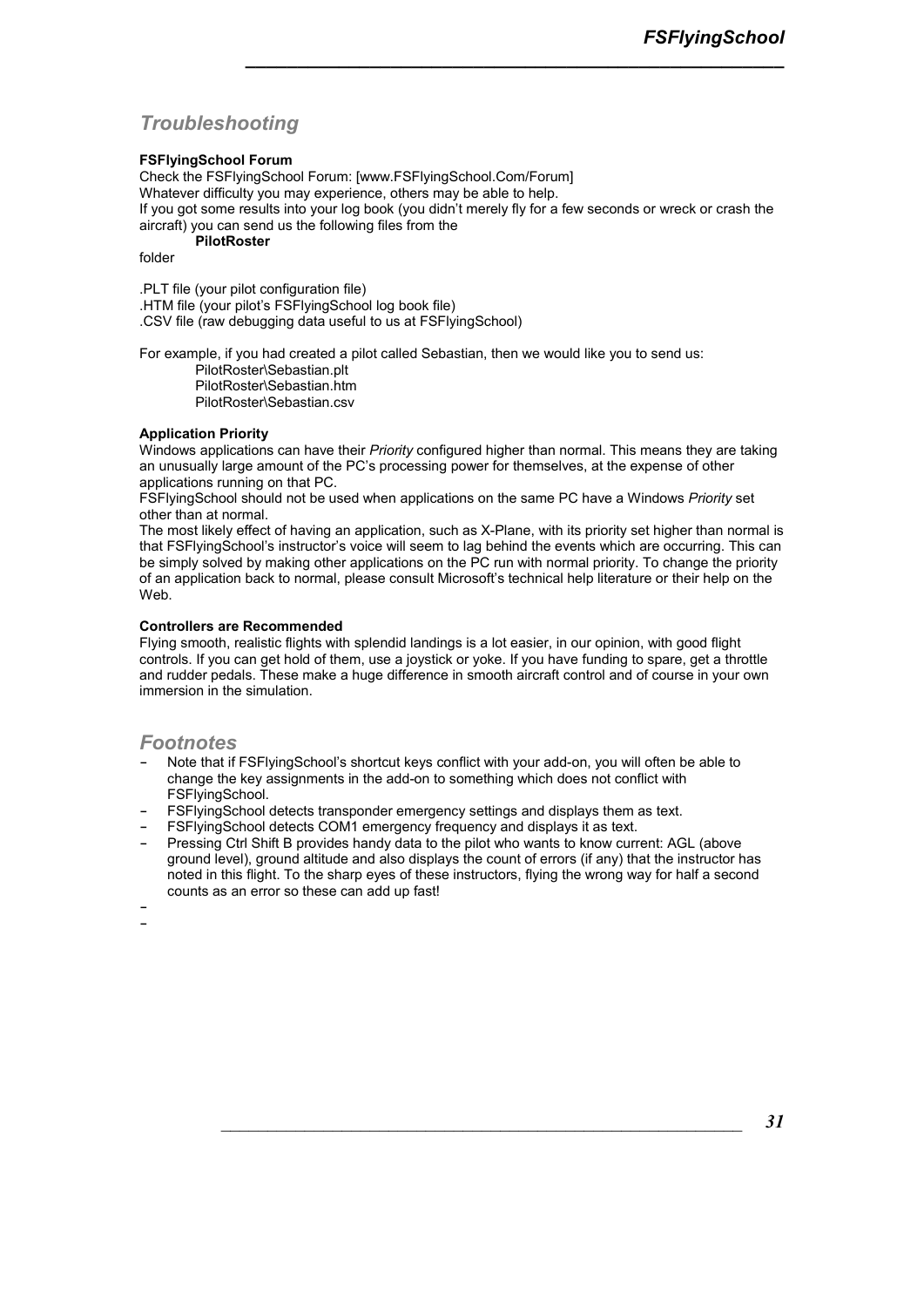### *Some Technical Terms*

**- Transition altitude** 

Typically, in the USA, a pilot climbing through 18000' should set the altimeter to 29.92" Hg (1013 hPa). Descending through 18000', the pilot will set the local altimeter setting. This altitude is very different in other countries and can vary within the same country.

*\_\_\_\_\_\_\_\_\_\_\_\_\_\_\_\_\_\_\_\_\_\_\_\_\_\_\_\_\_\_\_\_\_\_\_\_\_\_\_\_\_\_\_\_\_\_\_\_\_\_\_\_*

### *Aircraft Lights*

- **- Beacon** 
	- If an engine is on, have the beacon on.
- **- Nav** 
	- If an engine is on, have nav lights on.
- **- Taxi**
- If in taxi mode at night, or in taxi mode in a heavy aircraft, taxi lights on.
- **- Strobe**  If not in taxi mode, strobe lights on.
- **- Landing**

If not in taxi mode, landing lights on, unless above 10,000 feet MSL in a heavy aircraft or in cruise mode in a light aircraft..